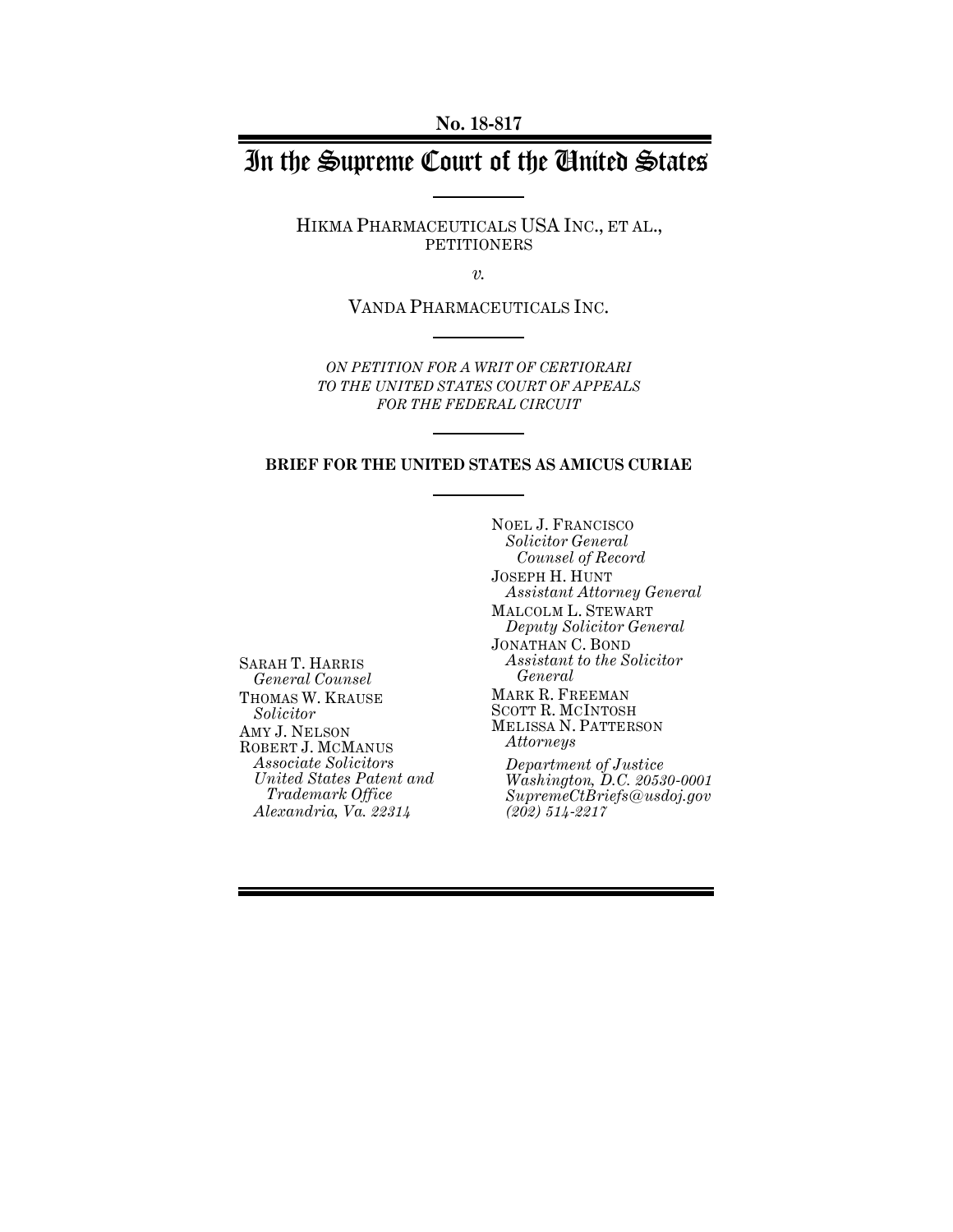## **QUESTION PRESENTED**

Section 101 of the Patent Act provides that "any new and useful process, machine, manufacture, or composition of matter, or any new and useful improvement thereof," is eligible for a patent. 35 U.S.C. 101. The question presented is as follows:

Whether methods of using drugs to treat medical conditions are patent-eligible processes under Section 101.

(I)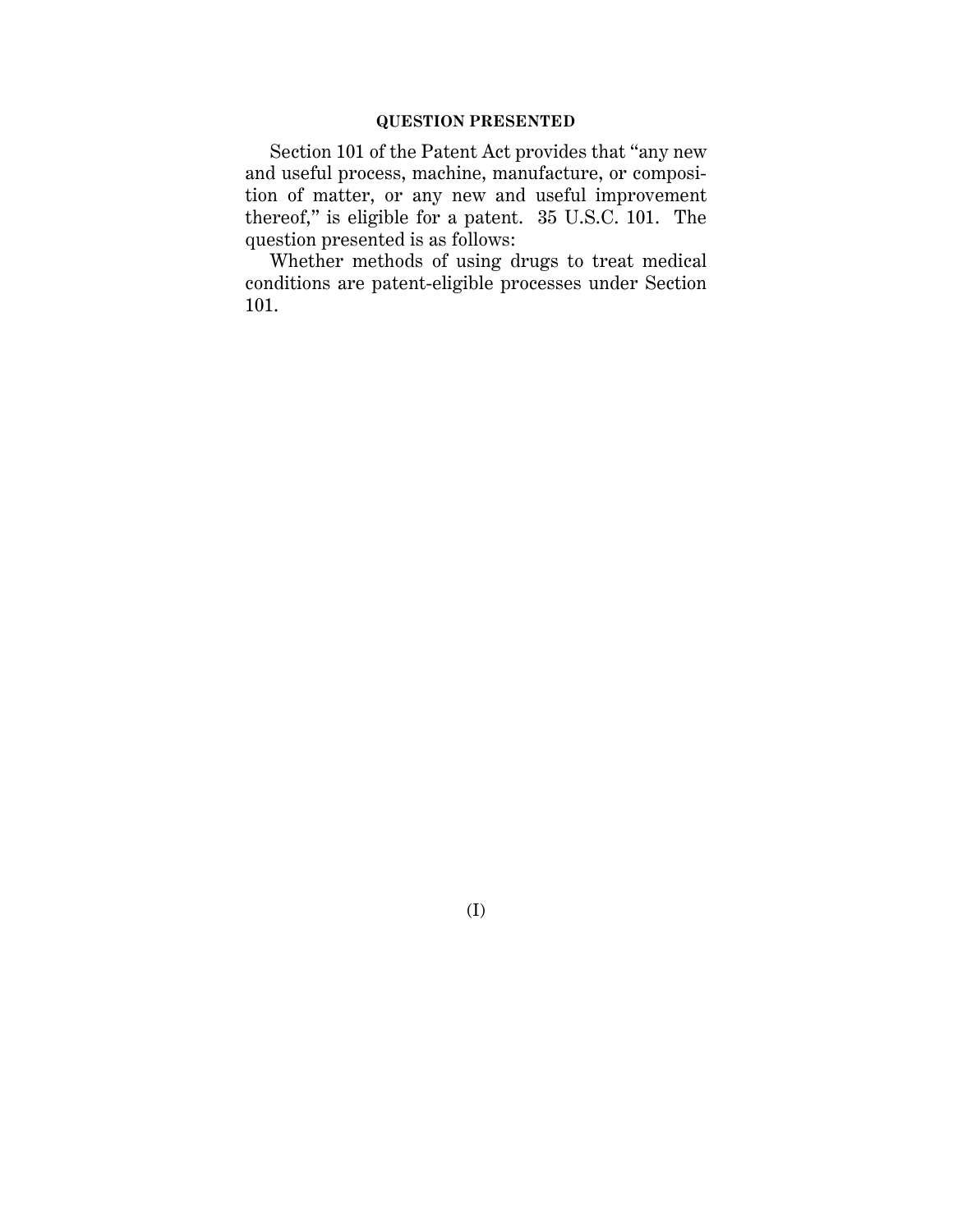## **TABLE OF CONTENTS**

Page

## **TABLE OF AUTHORITIES**

## Cases:

| Alice Corp. Pty. Ltd. v. CLS Bank Int'l,                  |
|-----------------------------------------------------------|
|                                                           |
| American Fruit Growers, Inc. v. Brogdex Co.,              |
|                                                           |
| Ariosa Diagnostics, Inc. v. Sequenom, Inc.,               |
|                                                           |
| Association for Molecular Pathology v. Myriad             |
|                                                           |
| Athena Diagnostics, Inc. v. Mayo Collaborative            |
| Servs., LLC, 927 F.3d 1333 (Fed. Cir. 2019),              |
| petition for cert. pending,                               |
|                                                           |
| Bilski v. Kappos, 561 U.S. 593 (2010) 2, 4, 8, 17, 21     |
| Corning v. Burden, 56 U.S. (15 How.) 252 (1854) 3         |
| Diamond v. Chakrabarty, 447 U.S. 303 (1980)  2, 3, 11, 12 |
| Diamond v. Diehr, 450 U.S. 175 (1981)3, 4, 9, 11, 19, 20  |
| Electric Smelting & Aluminum Co. v. Pittsburg             |
| Reduction Co., 125 F. 926 (2d Cir. 1903) 11               |
| Funk Bros. Seed Co. v. Kalo Inoculant Co.,                |
|                                                           |
|                                                           |
| Kewanee Oil Co. v. Bicron Corp.,                          |
|                                                           |
|                                                           |

(III)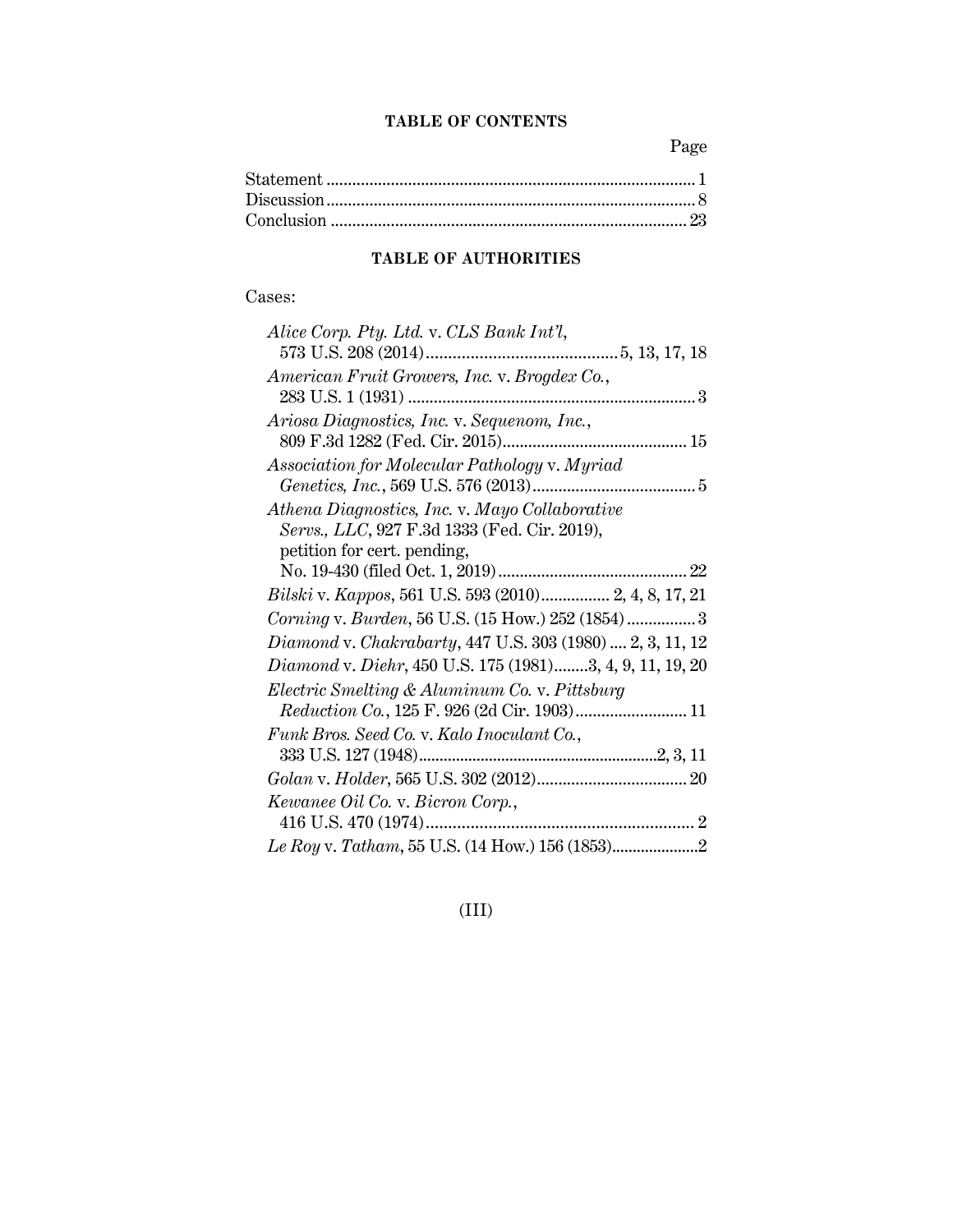| Cases-Continued:                                                                      | Page |
|---------------------------------------------------------------------------------------|------|
| Mayo Collaborative Servs. v. Prometheus Labs.,                                        |      |
| McRO, Inc. v. Sony Computer Entm't Am., LLC,<br>55 F. Supp. 3d 1214 (C.D. Cal. 2014), |      |
| rev'd on other grounds,                                                               |      |
|                                                                                       |      |
|                                                                                       |      |
| Tilghman v. Proctor, 102 U.S. 707 (1881) 11                                           |      |
| United Sav. Ass'n of Tex. v. Timbers of Inwood                                        |      |

Constitution and statutes:

| Act of Feb. 21, 1793, ch. 11, § 1, 1 Stat. 318-321  20 |  |
|--------------------------------------------------------|--|
| Drug Price Competition and Patent Term                 |  |
| Restoration Act of 1984, Pub. L. No. 98-417,           |  |
|                                                        |  |
|                                                        |  |
|                                                        |  |
|                                                        |  |
|                                                        |  |
|                                                        |  |
|                                                        |  |
|                                                        |  |
|                                                        |  |
|                                                        |  |
|                                                        |  |
|                                                        |  |
|                                                        |  |
|                                                        |  |
|                                                        |  |

IV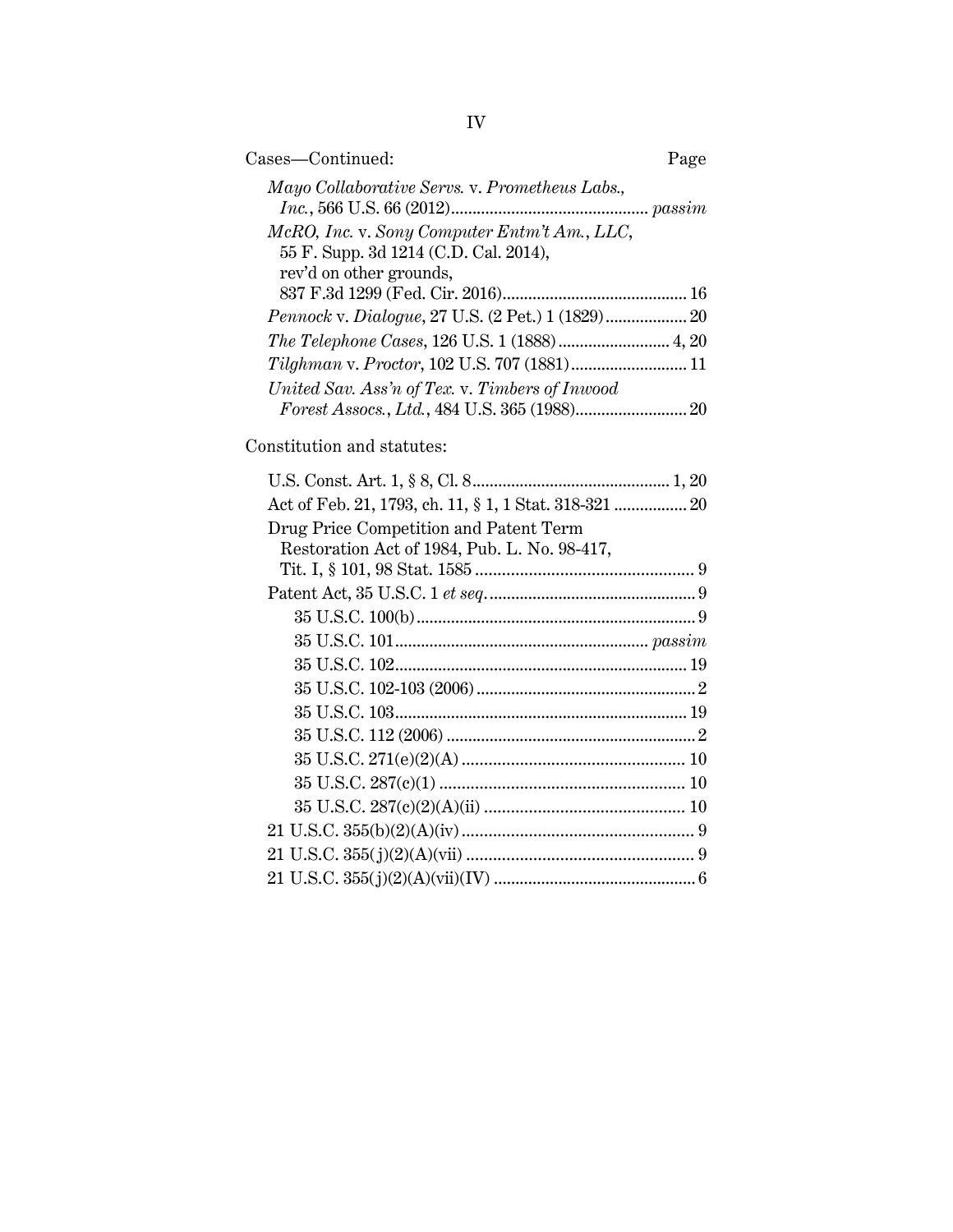| FDA, Approved Drug Products with Therapeutic<br>Jeffrey A. Lefstin et al., Final Report of the Berkeley<br>Center for Law & Technology Section 101<br>Workshop: Addressing Patent Eligibility<br>Challenges, 33 Berkeley Tech. L.J. 551 (2018) 16<br>Kevin Madigan & Adam Mossoff, Turning Gold<br>into Lead: How Patent Eligibility Doctrine is<br>Undermining U.S. Leadership in Innovation,<br>Antonin Scalia & Bryan A. Garner, Reading Law:<br>2019 Revised Patent Subject Matter Eligibility | Miscellaneous: | Page |
|----------------------------------------------------------------------------------------------------------------------------------------------------------------------------------------------------------------------------------------------------------------------------------------------------------------------------------------------------------------------------------------------------------------------------------------------------------------------------------------------------|----------------|------|
|                                                                                                                                                                                                                                                                                                                                                                                                                                                                                                    |                |      |
|                                                                                                                                                                                                                                                                                                                                                                                                                                                                                                    |                |      |
|                                                                                                                                                                                                                                                                                                                                                                                                                                                                                                    |                |      |
|                                                                                                                                                                                                                                                                                                                                                                                                                                                                                                    |                | 16   |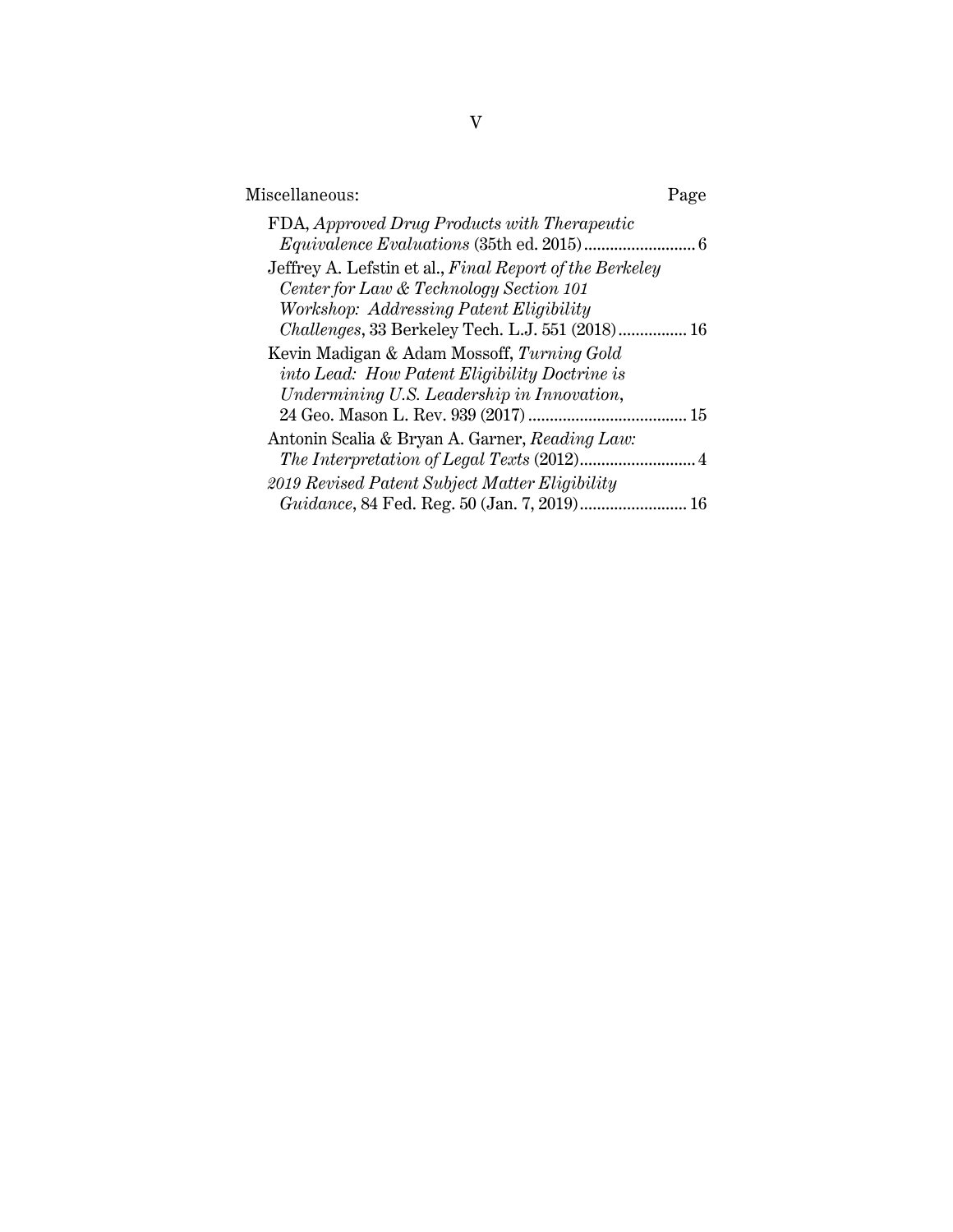## In the Supreme Court of the United States

No. 18-817

HIKMA PHARMACEUTICALS USA INC., ET AL., **PETITIONERS** 

*v.*

VANDA PHARMACEUTICALS INC.

*ON PETITION FOR A WRIT OF CERTIORARI TO THE UNITED STATES COURT OF APPEALS FOR THE FEDERAL CIRCUIT*

## **BRIEF FOR THE UNITED STATES AS AMICUS CURIAE**

This brief is filed in response to the order of this Court inviting the Solicitor General to express the views of the United States. In the view of the United States, the petition for a writ of certiorari should be denied.

### **STATEMENT**

1. a. The Constitution authorizes Congress "[t]o promote the Progress" of "useful Arts, by securing for limited Times to \*\*\*\* Inventors the exclusive Right to their  $***$  Discoveries." U.S. Const. Art. 1, § 8, Cl. 8. Exercising that authority, Congress has directed that "[w]hoever invents or discovers any new and useful process, machine, manufacture, or composition of matter, or any new and useful improvement thereof, may obtain a patent therefor, subject to the conditions and requirements of this title." 35 U.S.C. 101.

(1)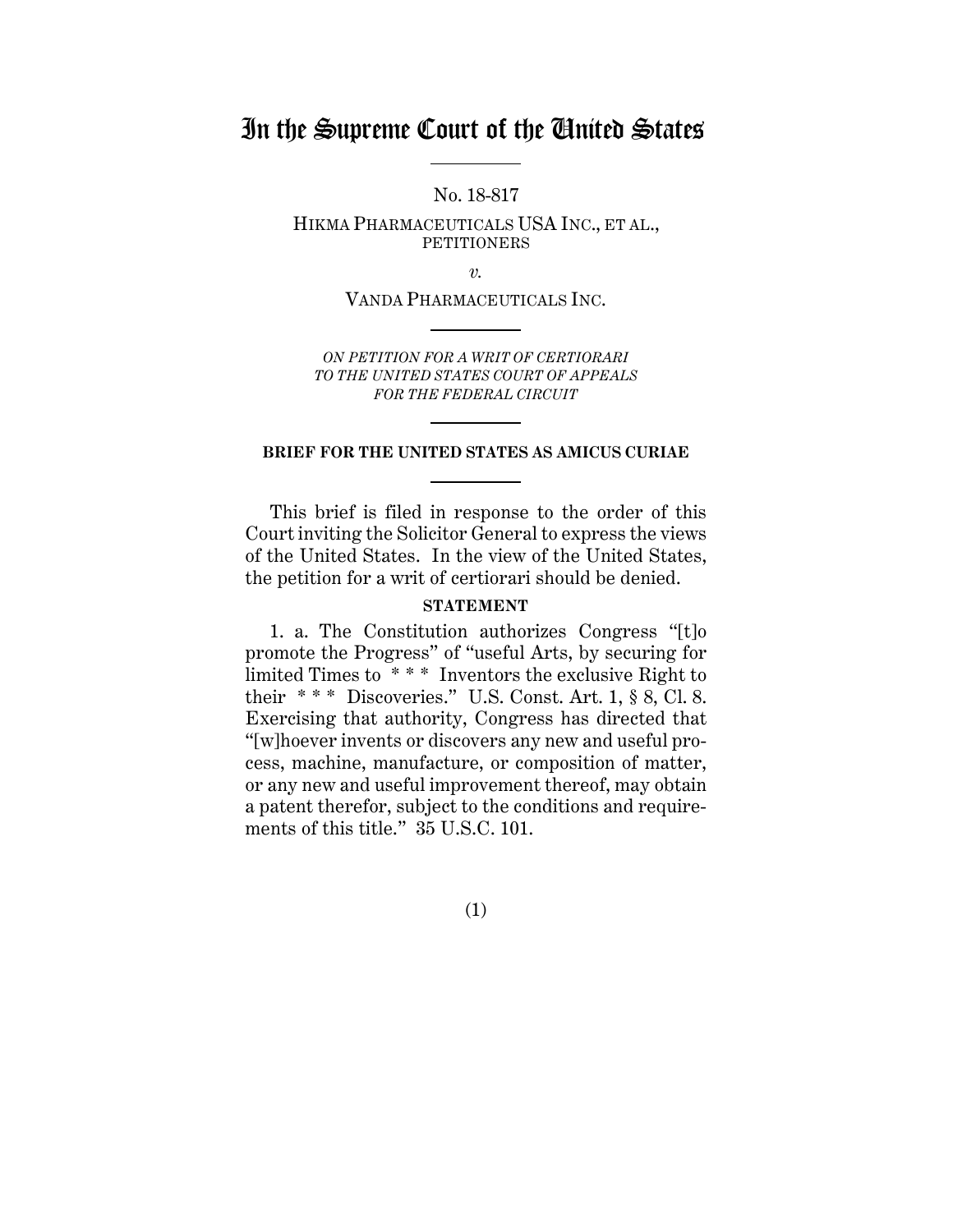By "defin[ing] the subject matter that may be patented," *Bilski* v. *Kappos*, 561 U.S. 593, 601 (2010), Section 101 confines patents to particular types of innovations. To obtain a patent, an inventor "must also satisfy" additional Patent Act requirements, "includ[ing] that the invention be novel, nonobvious, and fully and particularly described." *Id.* at 602 (citing 35 U.S.C. 102-103, 112 (2006)). Those requirements complement Section 101 but serve different functions. The novelty requirement, for example, ensures that a patent applicant cannot obtain exclusive rights for another's previous discovery.

An invention thus might satisfy the Act's other requirements but not Section 101, or vice versa. See *Kewanee Oil Co.* v. *Bicron Corp.*, 416 U.S. 470, 483 (1974) ("[N]o patent is available for a discovery, however useful, novel, and nonobvious, unless it falls within one of the express categories of patentable subject matter."). For example, a new way of structuring real-estate transactions might be novel and nonobvious, but it would not be patent-eligible under Section 101 because it would not be the *type* of innovation that has traditionally been viewed as falling within the "useful Arts." Conversely, an application for a patent on Alexander Graham Bell's telephone would satisfy Section 101, but it would fail today for lack of novelty.

b. Although Section 101's text is "expansive," *Diamond* v. *Chakrabarty*, 447 U.S. 303, 308 (1980), it is not limitless, *ibid.* The Court has long recognized, for example, that "phenomena of nature" are not patent-eligible if materially unaltered by humankind. *Funk Bros. Seed Co.* v. *Kalo Inoculant Co.*, 333 U.S. 127, 130 (1948) (citing *Le Roy* v. *Tatham*, 55 U.S. (14 How.) 156, 175 (1853)). A "nonnaturally occurring manufacture or composition of matter," such as a newly created "micro-organism," is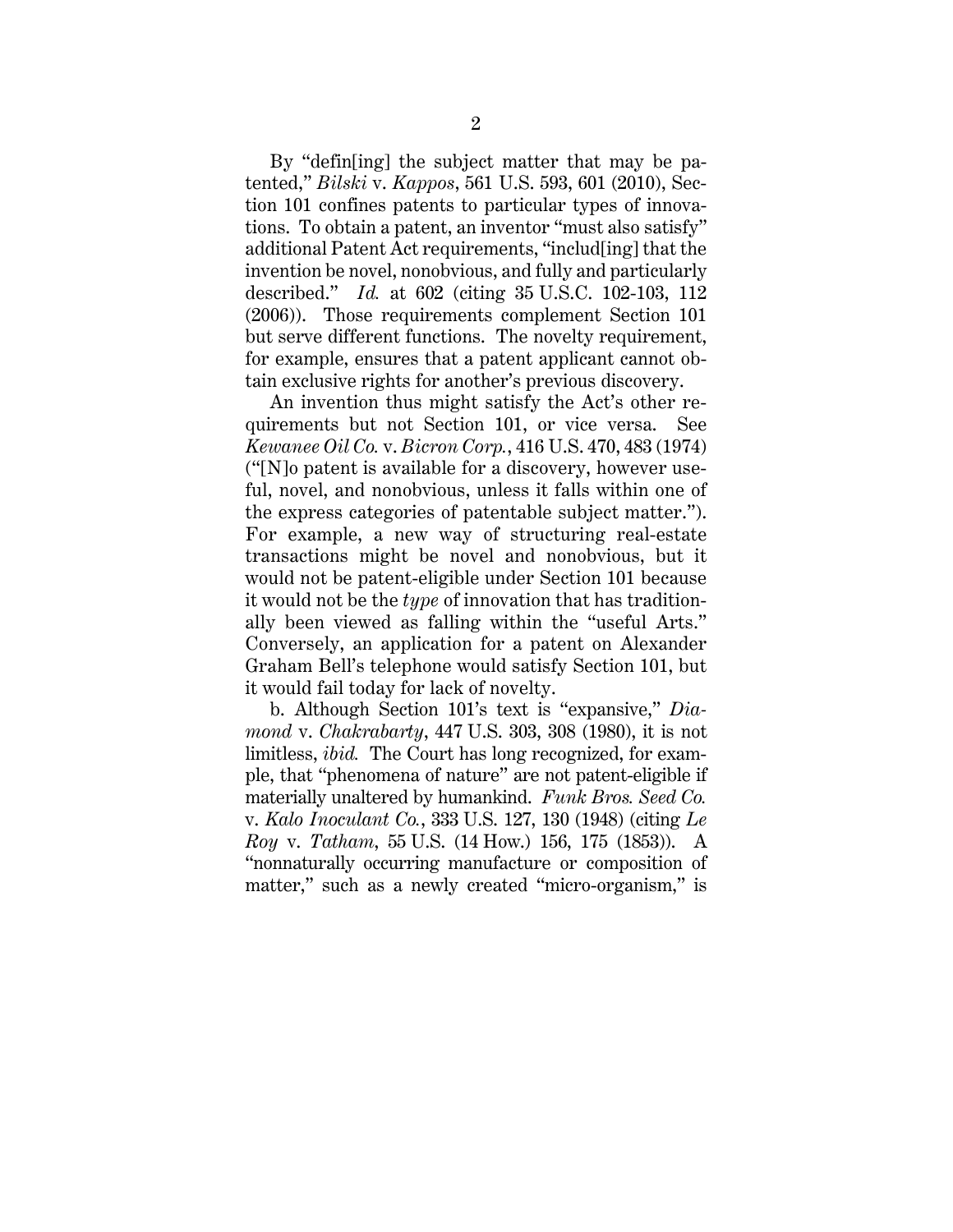patent-eligible, but "a new mineral discovered in the earth or a new plant found in the wild is not." *Chakrabarty*, 447 U.S. at 308-309 (citation omitted). Newly discovered "'manifestations of ... nature," such as Newton's "law" of gravity" or Einstein's "law that  $E=mc^2$ ," likewise are not patent-eligible. *Id.* at 309 (citation omitted).

Until 2010, the Court's decisions recognizing that such discoveries are not patent-eligible were best understood as interpreting the specific terms ("process, machine, manufacture, [and] composition of matter," 35 U.S.C. 101) contained in Section 101's list of patenteligible inventions, based in part on history and statutory context. See *Diamond* v. *Diehr*, 450 U.S. 175, 184 (1981) ("process"); *Corning* v. *Burden*, 56 U.S. (15 How.) 252, 267 (1854) ("machine"); *American Fruit Growers, Inc.* v. *Brogdex Co.*, 283 U.S. 1, 11 (1931) ("manufacture"); *Chakrabarty*, 447 U.S. at 308 ("composition of matter"). The terms "machine" and "manufacture" clearly refer to products constructed through human effort. And while the term "composition of matter" might be construed in isolation to encompass newly discovered naturally occurring organisms, the Court has long held that "patents cannot issue for the discovery of the phenomena of nature," *Funk Bros.*, 333 U.S. at 130-131, and it has construed current Section 101 to carry forward that traditional understanding, see *Chakrabarty*, 447 U.S. at 308-310.

The Court likewise has interpreted "process" in Section 101 based on traditional usage of that term and its precursor ("art") in the patent context. *Diehr*, 450 U.S. at 182-184 (citation omitted). It took as its touchstone "[i]ndustrial processes" of "the types which have historically been eligible to receive the protection of our patent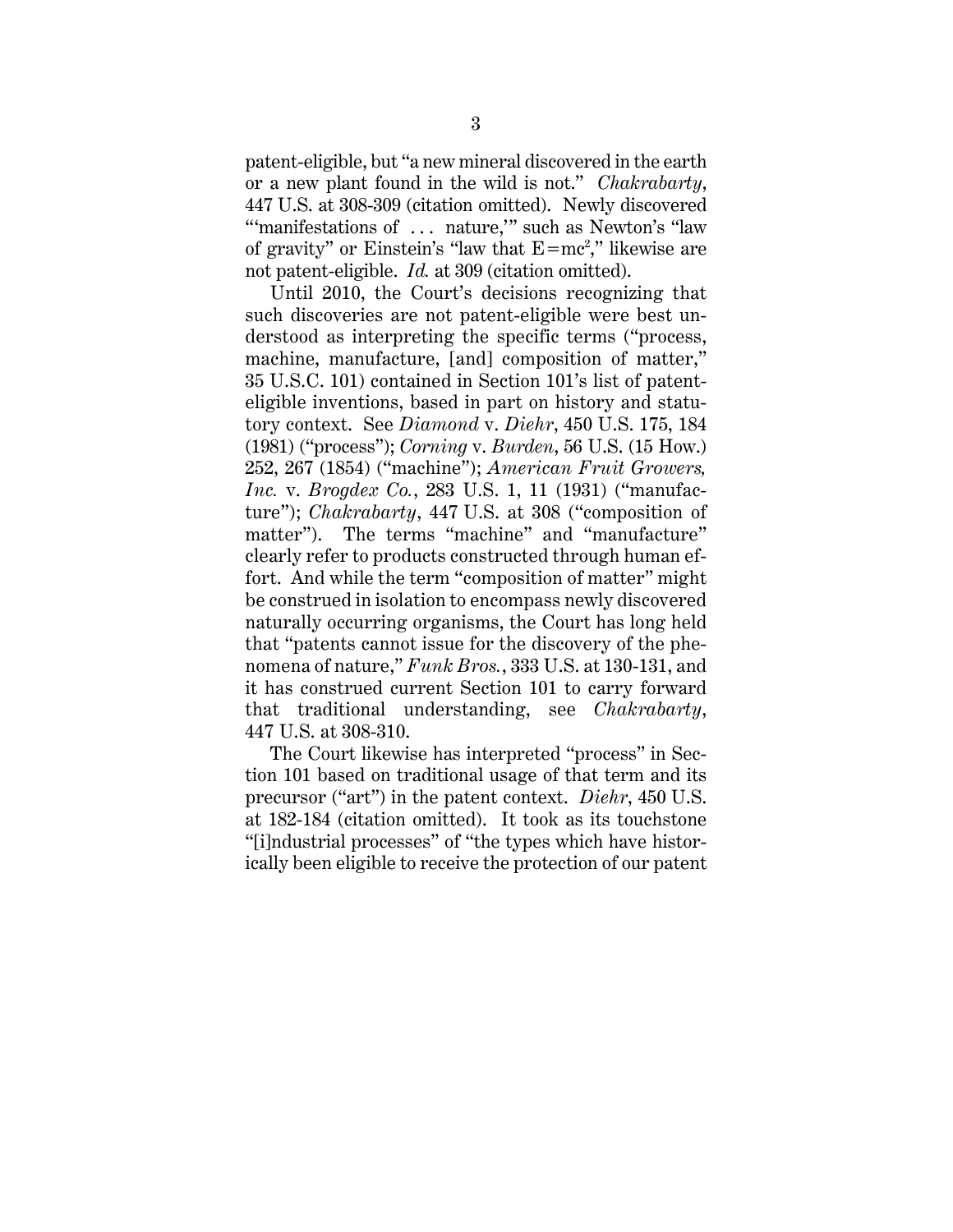laws." *Id.* at 184. That approach aligned with the placement of "process" (or "art") alongside "machine," "manufacture," and "composition of matter." See *The Telephone Cases*, 126 U.S. 1, 533-534 (1888); see also Antonin Scalia & Bryan A. Garner, *Reading Law: The Interpretation of Legal Texts* 196 (2012). It also avoided the "comical" result that Section 101 would encompass "[a] process for training a dog, a series of dance steps, [or] a method of shooting a basketball." *Bilski*, 561 U.S. at 624 (Stevens, J., concurring in the judgment).

The Court's recent decisions, however, have applied a different approach. In *Bilski*, the Court held that patent claims for a method of hedging financial risk in energy markets were not patent-eligible under Section 101. 561 U.S. at 601-604, 606-608, 609-613. But the Court did not ground that conclusion in traditional patent-law understandings of the term "process," or in the Framers' conception of the "useful Arts." It stated instead that "process" and Section 101's other terms should bear their general-purpose "dictionary definitions," but that Section 101 is nevertheless limited by three "exceptions" that "are not required by the statutory text": "'laws of nature, physical phenomena, and abstract ideas.'" *Id.* at 601, 603 (citation omitted). The Court held that the method-of-hedging claims at issue were patent-ineligible "attempts to patent abstract ideas." *Id.* at 609; see *id.* at 609-613.

In *Mayo Collaborative Services* v. *Prometheus Laboratories, Inc.*, 566 U.S. 66 (2012), the Court applied *Bilski*'s new approach and held that "patent claims covering processes that help doctors who use thiopurine drugs to treat patients with autoimmune diseases determine whether a given dosage level is too low or too high" were patent-ineligible attempts to claim a natural law.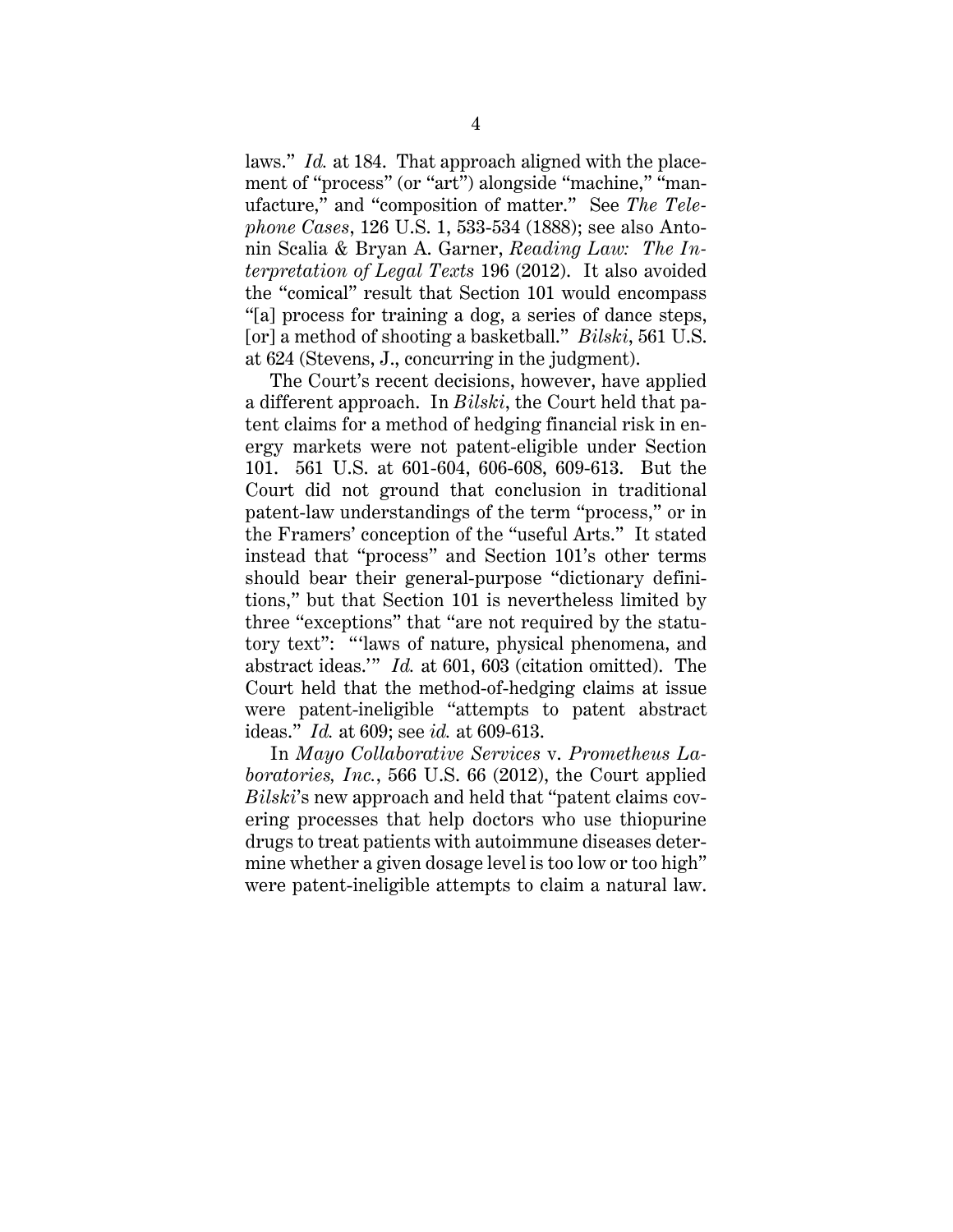*Id.* at 72; see *id.* at 77-92. The Court stated that the claims "set forth laws of nature—namely, relationships between concentrations of certain metabolites in the blood and the likelihood that a dosage of [the] drug will prove ineffective or cause harm." *Id.* at 77. It concluded that the claims did not "do significantly more than simply describe these natural relations," but instead merely instructed practitioners "to engage in well-understood, routine, conventional activity previously engaged in by scientists who work in the field." *Id.* at 77, 79. The Court contrasted those claims with "a typical patent on a new drug or a new way of using an existing drug," which might "confine [its] reach to particular applications of those laws." *Id.* at 87; see *Association for Molecular Pathology* v. *Myriad Genetics, Inc.*, 569 U.S. 576, 589-596 (2013) (holding that DNA sequences isolated from human genome were patent-ineligible "product[s] of nature," but that synthetically created DNA sequences not found in nature were patent-eligible).

The Court subsequently described *Mayo*'s approach as a two-step inquiry. First, a court determines whether a claim is "directed to" a "law[] of nature, natural phenomen[on], or abstract idea[]." *Alice Corp. Pty. Ltd.* v. *CLS Bank Int'l*, 573 U.S. 208, 217 (2014) (citation omitted). "If so," the court then "ask[s], 'what else is there in the claims,'" considering "the elements of each claim both individually and 'as an ordered combination' to determine whether the additional elements 'transform the nature of the claim' into a patent-eligible application." *Ibid.* (quoting *Mayo*, 566 U.S. at 78-79) (brackets omitted); see *id.* at 217-227 (concluding that "a computerimplemented scheme for mitigating 'settlement risk' by using a third-party intermediary" was a patent-ineligible attempt to claim an abstract idea).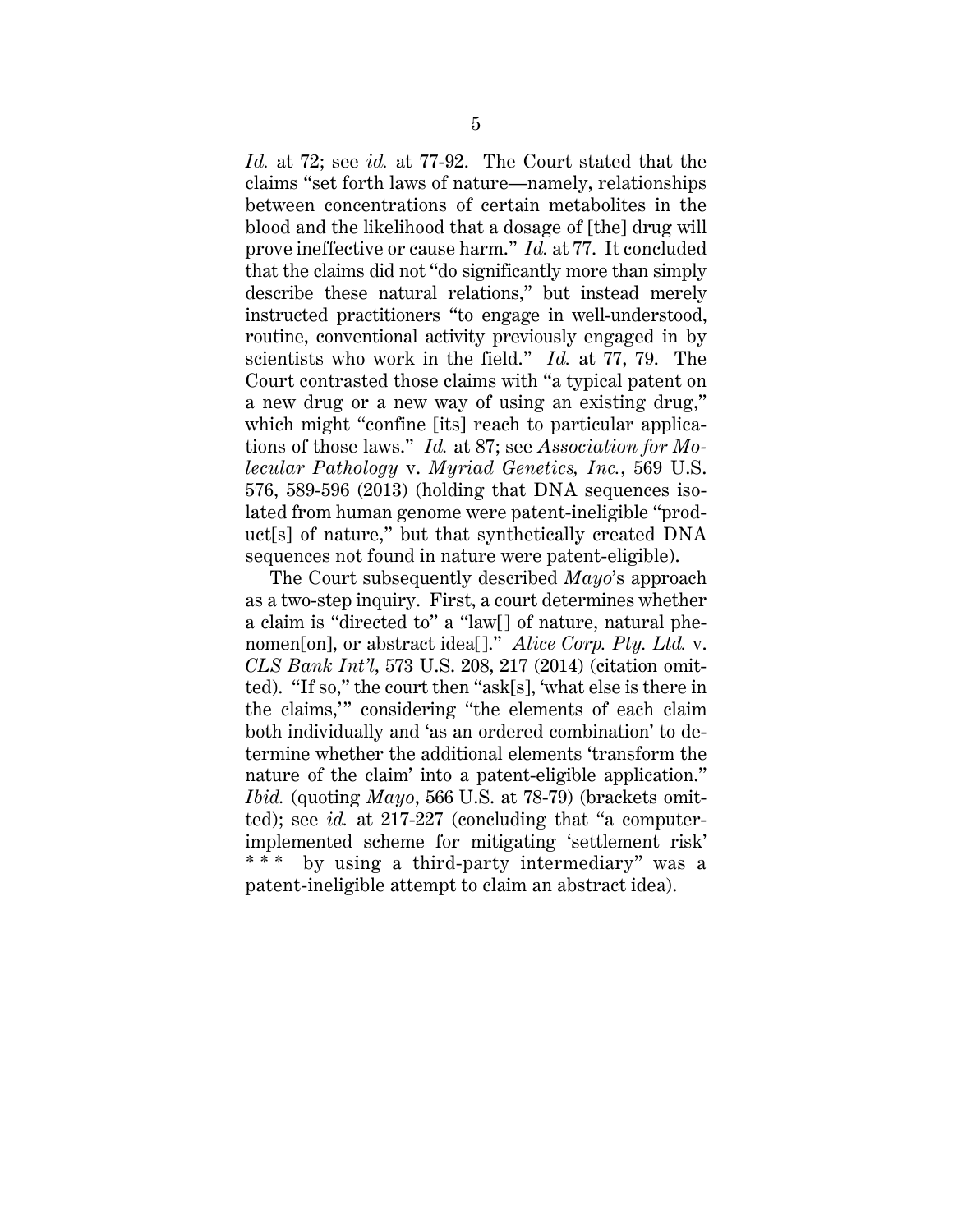2. a. This case concerns claims for methods of using human-made drugs to treat medical conditions. In 2009, respondent (Vanda) obtained approval from the Food and Drug Administration (FDA) to market Fanapt (iloperidone), an antipsychotic drug, to treat schizophrenia. Pet. App. 4a. Petitioners (collectively, Hikma) filed an Abbreviated New Drug Application (ANDA) with the FDA, seeking approval to market a generic version of iloperidone. *Id.* at 5a. Because Vanda owned several patents listed "in connection with Fanapt[] in the FDA's *Approved Drug Products with Therapeutic Equivalence Evaluations*, commonly known as the 'Orange Book,'" Hikma was required to include in the ANDA so-called "Paragraph IV" certifications representing that Vanda's patents either were invalid or would not be infringed. *Id.* at 4a-5a; see *id.* at 5a-6a, 60a; see also 21 U.S.C. 355(j)(2)(A)(vii)(IV).

b. Vanda sued Hikma for infringement of U.S. Patent No. 8,586,610, which claims a "method for treating a patient" suffering from schizophrenia with iloperidone. Pet. App. 3a, 5a-6a (citation omitted). The patent notes that some patients have a variation (genotype) of a particular gene (CYP2D6) that results in poor metabolization of iloperidone, which in turn can lead to a dangerous heart condition called QTc prolongation. *Id.* at 2a-3a. The claimed method first requires performance of a genetic test to "determin[e] whether the patient is a CYP2D6 poor metabolizer." *Id.* at 3a-4a (citation omitted). If so, the claim directs the administration of "iloperidone  $***$  in an amount of  $12mg/day$  or less." Id. at 4a (citation omitted). If instead "the patient does" not have a CYP2D6 poor metabolizer genotype," the claim directs the administration of iloperidone "in an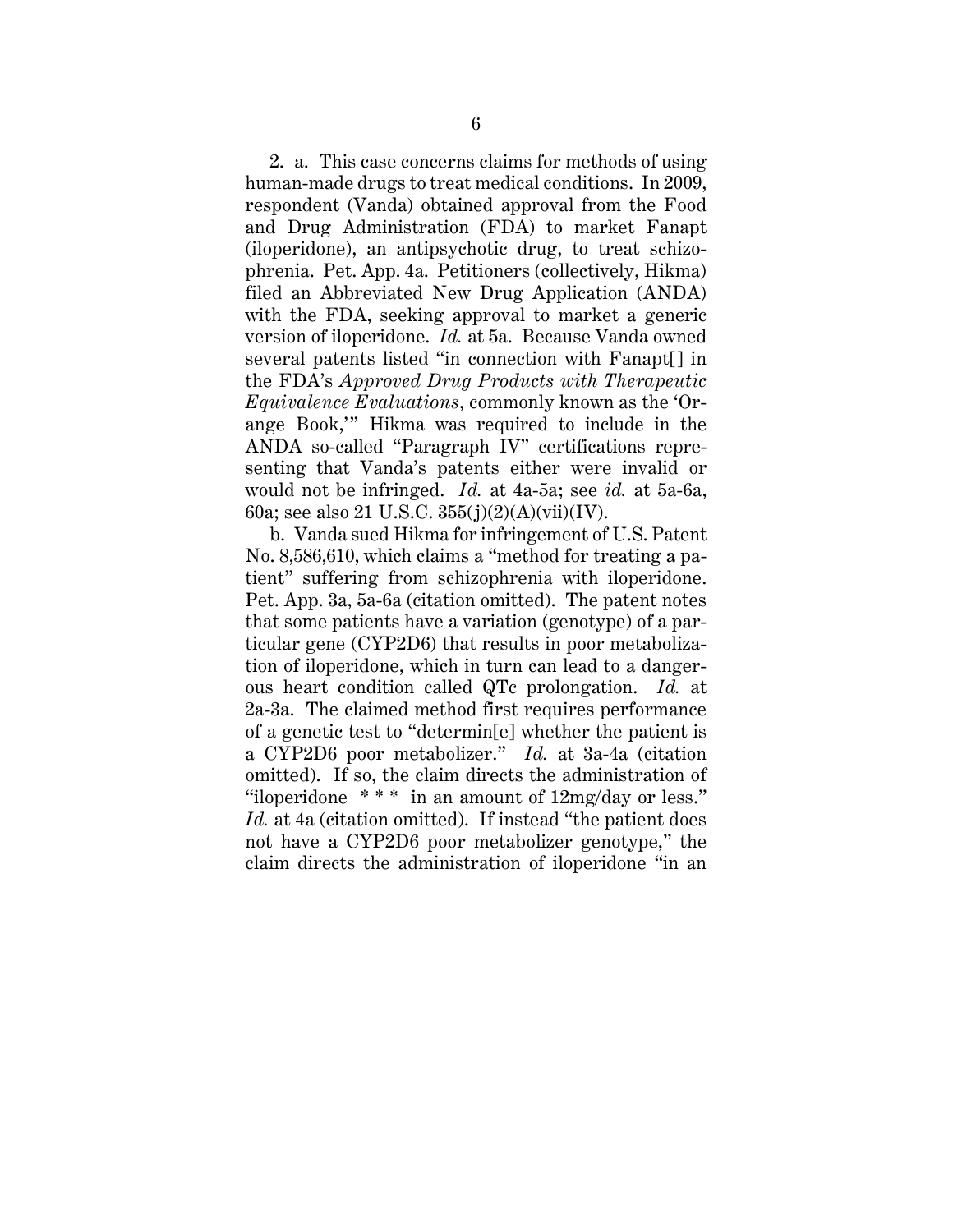amount that is greater than 12 mg/day, up to 24 mg/day." *Ibid.* (citation omitted).

The district court found that Hikma's proposed products would infringe Vanda's patent. Pet. App. 51a-92a. It also rejected Hikma's contention that the patent claimed a patent-ineligible natural law. *Id.* at 73a-78a. The court held that the claims are directed to a natural law but are patent-eligible because they include "more than a mere instruction to apply a natural relationship." *Id.* at 78a; see *id.* at 73a-78a.

3. The court of appeals affirmed. Pet. App. 1a-50a.

a. The majority concluded at the first *Mayo*/*Alice* step that Vanda's claims are patent-eligible because they "are not directed to" a patent-ineligible natural law. Pet. App. 30a; see *id.* at 28a-35a.It held that, unlike the claims in *Mayo*, the claims here are "directed to a novel method of treating a disease." *Id.* at 31a. The majority explained that, although "[t]he inventors recognized the relationships between iloperidone" and genetically linked side effects, they had not claimed the relationship itself, but instead had "claimed an application of that relationship" that requires the administration of a specific dosage, "depending on the result of a genotyping assay." *Id.* at 32a.

b. Chief Judge Prost dissented. Pet. App. 43a-50a. She concluded that the claims here "set[] forth a natural relationship—namely, the relationship between the CYP2D6 genotype and the likelihood that a dosage of iloperidone will cause QTc prolongation"—and lack any "inventive concept." *Id.* at 47a, 49a. Chief Judge Prost also stated that, "[w]hatever weight can be ascribed to" *Mayo*'s suggestion that "a new way of using an existing drug" may be patent-eligible, lower courts "remain beholden" to what she described as *Mayo*'s contrary "holding." *Id.* at 49a.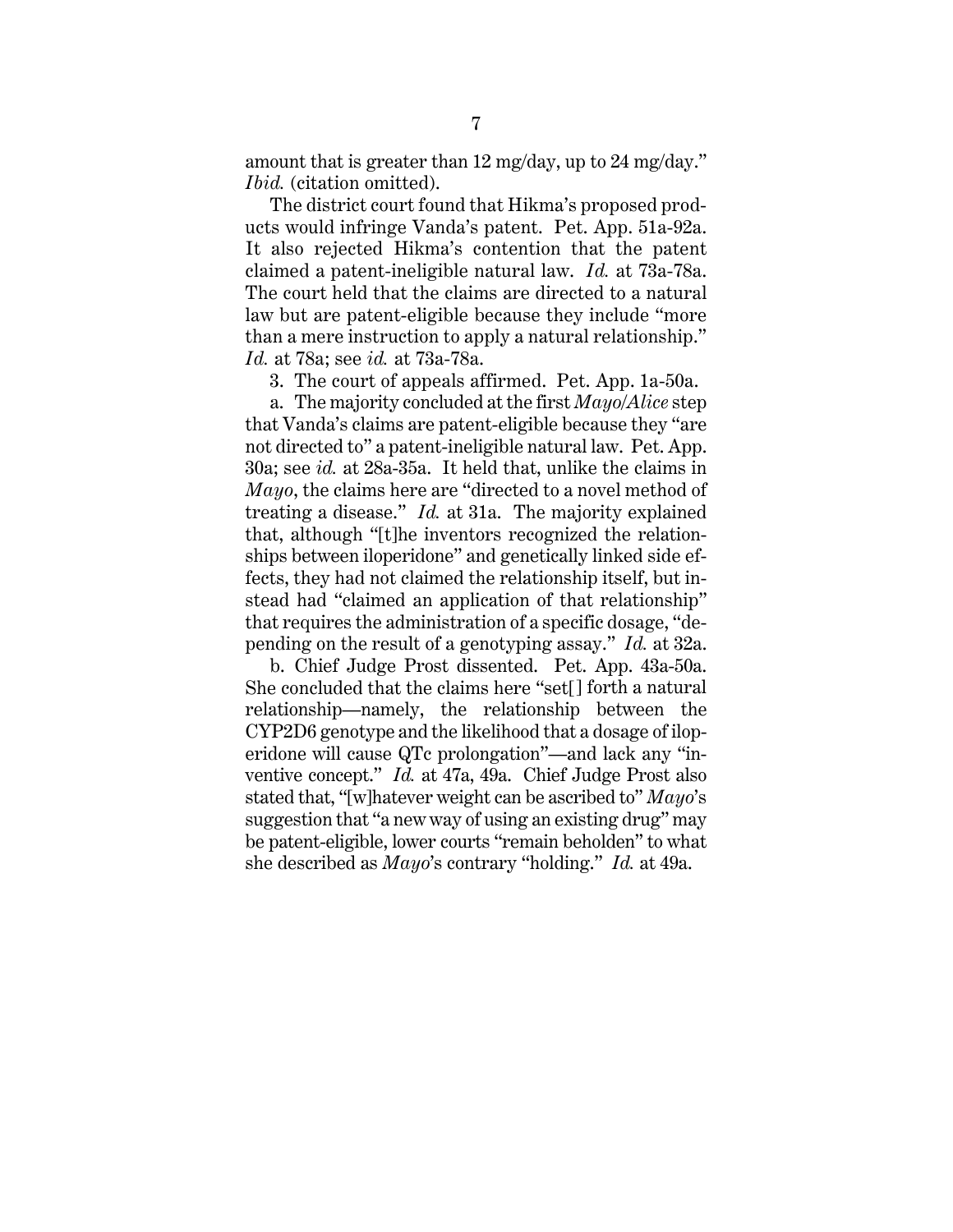c. The Federal Circuit denied rehearing en banc without recorded dissent.

#### **DISCUSSION**

The court of appeals correctly held that the relevant claims of Vanda's patent constitute patent-eligible subject matter under 35 U.S.C. 101. Those claims encompass methods of medical treatment. Historically, such methods were well understood to be patent-eligible.

The decision below, however, implicates important and recurring questions on which the Court's recent Section 101 decisions have fostered substantial uncertainty. In particular, *Mayo Collaborative Services* v. *Prometheus Laboratories, Inc.*, 566 U.S. 66 (2012), has sent conflicting signals. Language in that opinion indicates that the Court did not intend to overturn the well-settled understanding that method-of-medicaltreatment claims typically are patent-eligible. But the decision's logic arguably implies the opposite. The disagreement between the majority and dissenting opinions below reflects that internal inconsistency.

Although *Mayo* is the most immediate source of confusion, the uncertainty ultimately stems from the broader framework articulated in the Court's recent Section 101 decisions. The Court's reconceptualization in *Bilski* v. *Kappos*, 561 U.S. 593 (2010), of inherent, longrecognized limitations on Section 101's affirmative scope as freestanding, atextual "exceptions," *id.* at 601, has given rise to an array of difficult questions. The confusion created by this Court's recent Section 101 precedents warrants review in an appropriate case.

This case, however, is not an optimal vehicle for bringing greater clarity because the court of appeals majority arrived at the correct result. In cases involving medicaldiagnostic methods, by contrast, the Federal Circuit's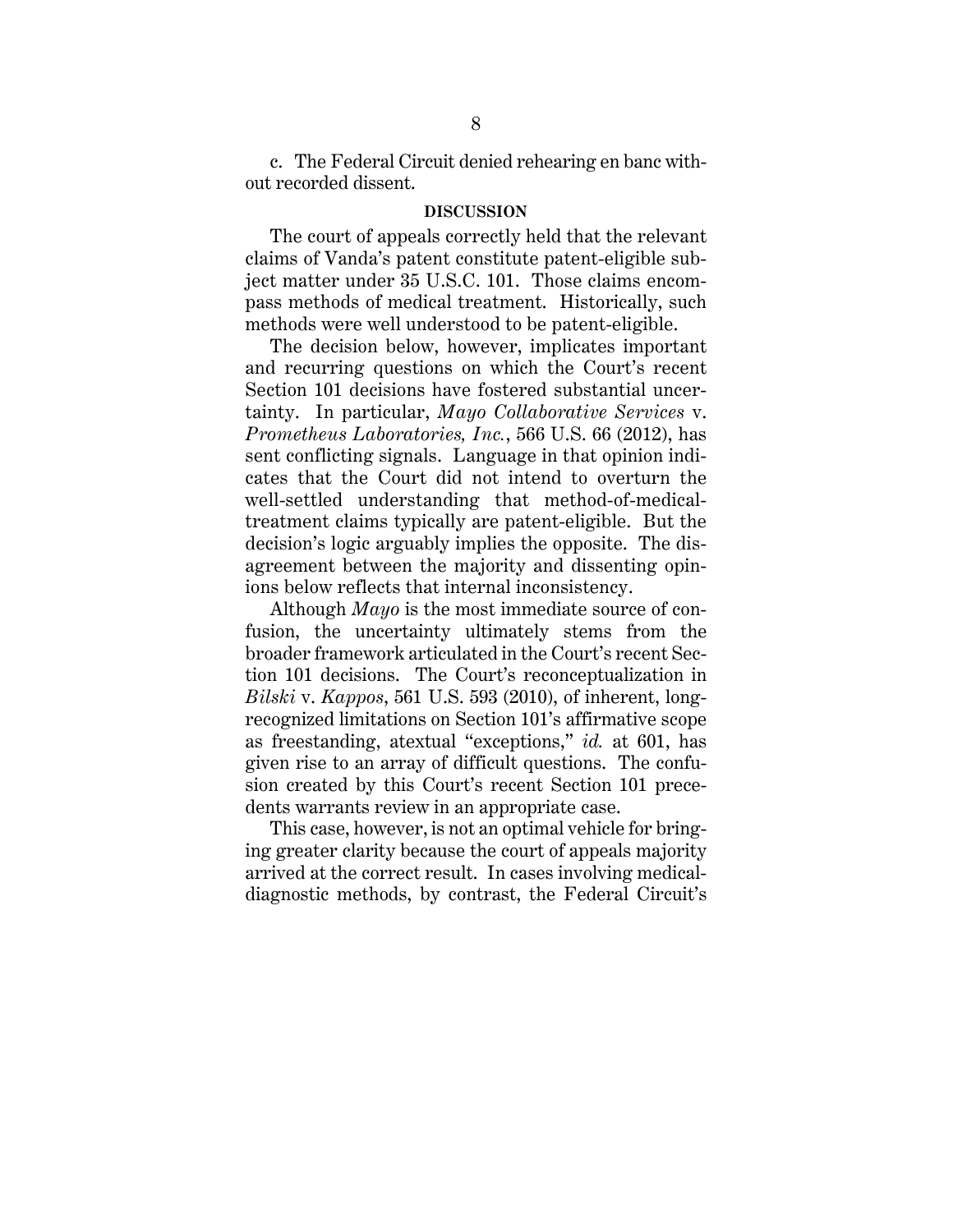recent decisions suggest that the court might well have reached different outcomes if it were not bound by the *Mayo* framework. The Court should await a case in which lower courts' confusion about the proper application of Section 101 and this Court's precedents makes a practical difference.

1. This case concerns the patent-eligibility of a method of using a drug to treat a medical condition. Historically, it was well understood that such methods were patent-eligible. But the Court's recent Section 101 decisions leave the proper analysis of such claims unclear.

a. A method of treating a medical condition with an existing drug—such as Vanda's claimed method of using iloperidone to treat schizophrenia—is a patenteligible process. Methods of practicing the medical arts have long been considered "eligible to receive the protection of our patent laws." *Diamond* v. *Diehr*, 450 U.S. 175, 184 (1981); see Gov't Amicus Br. at 15-16, *Mayo*, *supra* (No. 10-1150). And the Patent Act defines "process" to "include[] a new use of a known process" or "composition of matter." 35 U.S.C. 100(b). Since the enactment of the Patent Act in 1952, the United States Patent and Trademark Office (USPTO) has granted tens of thousands of patents that included at least one method-of-treatment claim.

More recent congressional action confirms that historical understanding. In 1984, Congress enacted the Hatch-Waxman Act's generic-drug regime, see Drug Price Competition and Patent Term Restoration Act of 1984, Pub. L. No. 98-417, Tit. I, § 101, 98 Stat. 1585, which referred to patents that "claim[] a use for [a] drug." 21 U.S.C.  $355(b)(2)(A)(iv)$  and  $(j)(2)(A)(vii)$ . Congress also amended the Patent Act to make the submission of a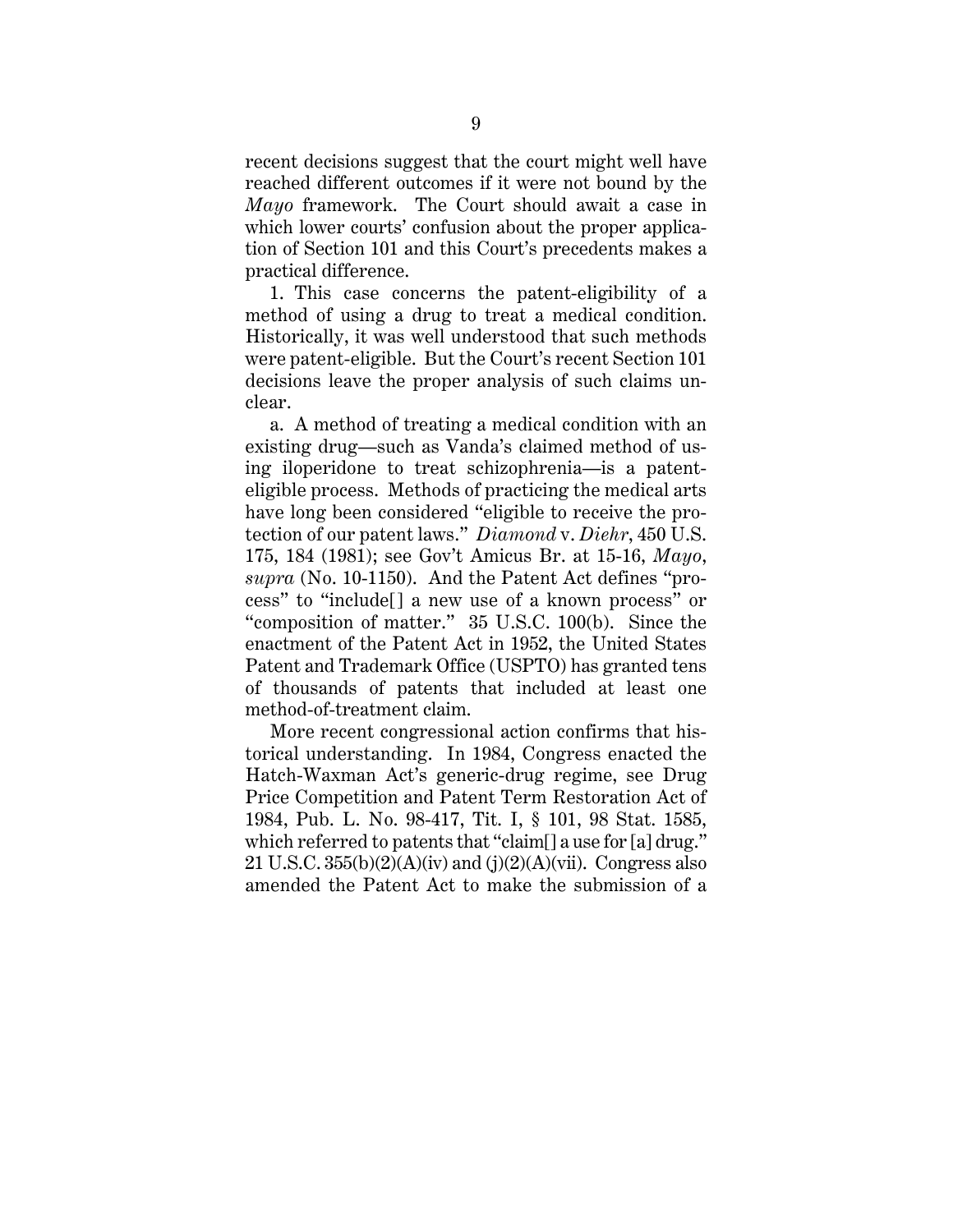generic-drug application "for a drug claimed in a patent or the use of which is claimed in a patent" an act of infringement. 35 U.S.C.  $271(e)(2)(A)$ . Congress subsequently limited the infringement remedies that are available against "medical practitioner[s]" with respect to the "performance of a medical activity that constitutes an infringement," including "the practice of a patented use of a composition of matter in violation of such patent." 35 U.S.C.  $287(c)(1)$  and  $(2)(A)(ii)$ . Those provisions assume that claims for methods of medical treatment, including methods that involve the administration of drugs to patients, are potentially patent-eligible.

b. The *Mayo* Court contrasted the claims at issue in that case with "a typical patent on a new drug or a new way of using an existing drug," which the Court described as "confin[ing] [its] reach to particular applications of [natural] laws." 566 U.S. at 87. Consistent with the settled understanding described above, the Court thus appeared to take as its premise that methods of medical treatment are patent-eligible. Nevertheless, as evidenced by the dissenting opinion below, it is arguably unclear how the longstanding and entirely correct rule that method-of-treatment claims are patent-eligible can be reconciled with mechanical application of *Mayo*'s two-step framework.

i. The *Mayo* Court applied a new and capacious understanding of patent-ineligible "laws of nature." It identified the natural law claimed by the patent as "relationships," expressed in precise mathematical terms, "between concentrations of certain metabolites in the blood and the likelihood that a dosage of a thiopurine drug will prove ineffective or cause harm." 566 U.S. at 77. That articulation of the natural law is significant in two respects.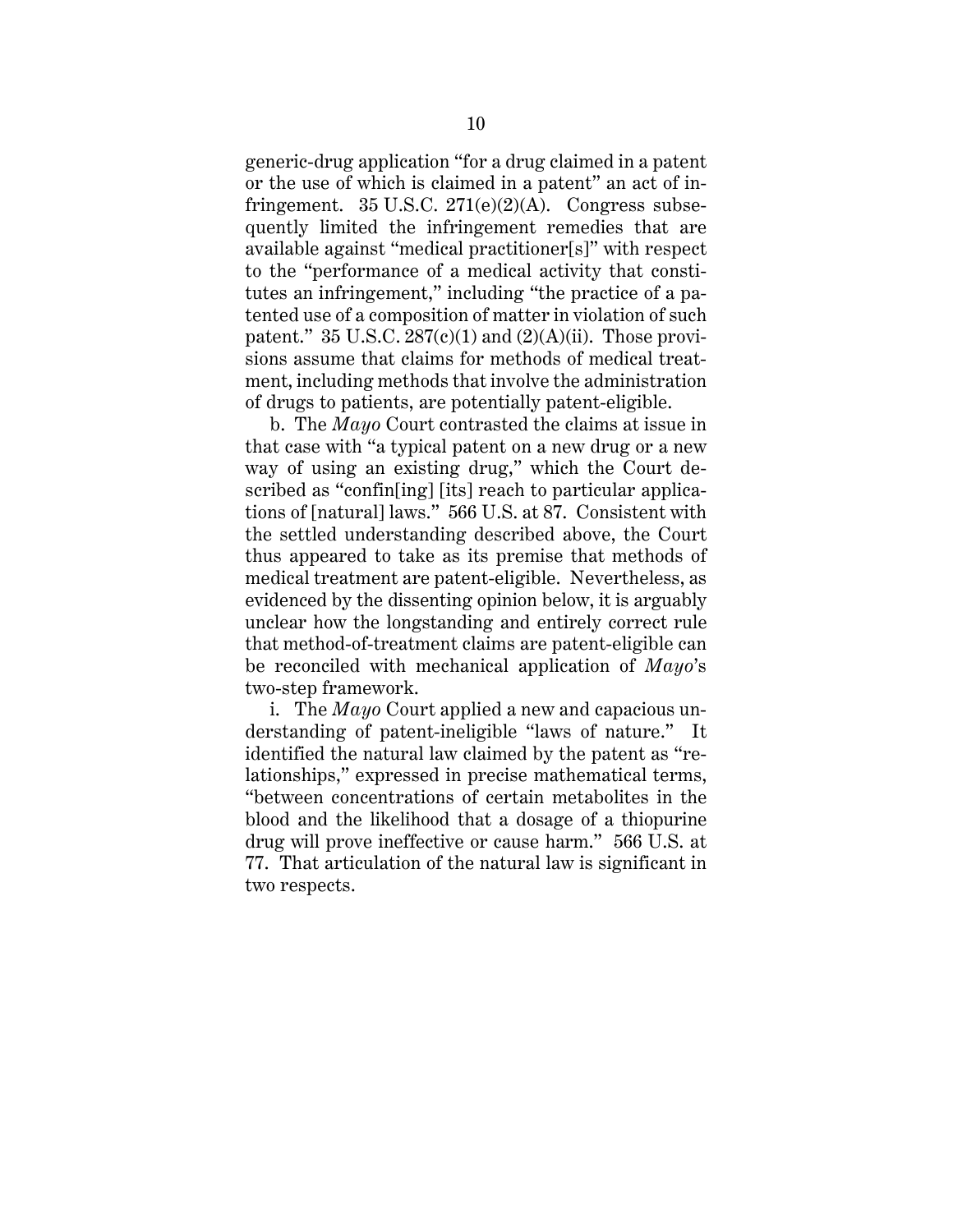First, the *Mayo* Court concluded for the first time that a phenomenon can be a law of nature even if it exists *because of*, not *apart from*, human invention. The Court had previously described "the relevant distinction" under Section 101 as one "between products of nature \* \* \* and human-made inventions." *Diamond* v. *Chakrabarty*, 447 U.S. 303, 313 (1980). The Court had concluded that Section 101's predecessor did not encompass phenomena that exist in nature, "like the heat of the sun, electricity," "the qualities of metals," or the tendency of particular bacteria to inhibit other bacterial species' growth. *Funk Bros. Seed Co.* v. *Kalo Inoculant Co.*, 333 U.S. 127, 130 (1948). By contrast, this Court and others had viewed as patent-eligible under Section 101 and its statutory predecessors processes that depend on natural phenomena but also involve human intervention—for example, a process of curing rubber that relies on inherent chemical properties of a substance extracted from rubber trees, *Diehr*, 450 U.S. at 184 & n.8 (citing *Tilghman* v. *Proctor*, 102 U.S. 707 (1881)), or a process of extracting aluminum from compounds found in nature by applying electric current to exploit aluminum's natural properties, see, *e.g.*, *Electric Smelting & Aluminum Co.* v. *Pittsburg Reduction Co.*, 125 F. 926, 929 (2d Cir. 1903).

The *Mayo* Court departed from that prior usage by describing as "laws of nature" biological responses of the human body to conditions that arise solely from human intervention. The thiopurine drugs involved in *Mayo* do not exist in nature, and the administration of such drugs to a patient likewise requires "a human action." 566 U.S. at 77. The court nevertheless stated that "the relation" between a patient's metabolite levels and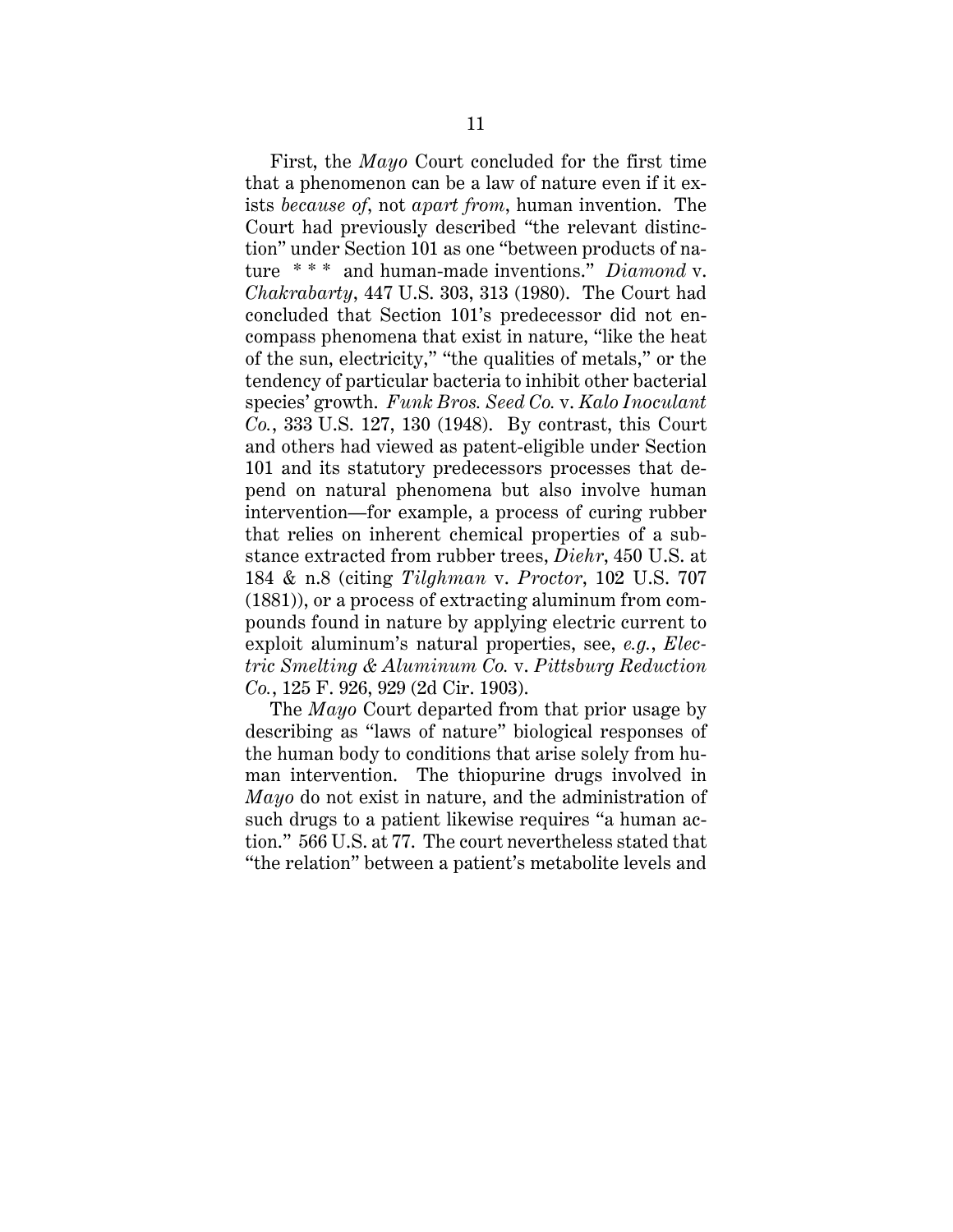the recommended thiopurine-drug dosage for that patient "exists in principle apart from any human action" because it is "a consequence of the ways in which thiopurine compounds are metabolized by the body entirely natural processes." *Ibid.*

Second, the *Mayo* Court defined the natural law it identified at an extremely high level of specificity. 566 U.S. at 77. The Court held that one claim "set forth [a] law[] of nature" by "stat[ing] that if the levels of 6–TG in the blood (of a patient who has taken a dose of a thiopurine drug) exceed about 400 pmol per  $8\times10^8$  red blood cells, then the administered dose is likely to produce toxic side effects." *Ibid.* (emphasis omitted). That highly particularized relationship contrasts starkly with laws of nature the Court had previously identified, such as Newton's "law of gravity." *Chakrabarty*, 447 U.S. at 309. When highly specific relationships of that sort are treated as laws of nature, it becomes more difficult for a patent applicant to show that its invention goes substantially beyond an instruction to "apply the law."

The treatment method claimed in Vanda's patent depends on the perceived relationship between the results of a genetic test used to "determin[e] whether the patient is a CYP2D6 poor metabolizer," and the appropriate dosage of iloperidone for that patient. Pet. App. 3a-4a (citation omitted); see pp. 6-7, *supra*. Both the genetic test and a patient's reactions to administration of iloperidone depend on human intervention. But if mechanical application of *Mayo*'s approach leads to the conclusion that the metabolizing of a drug, as in *Mayo*, is an "entirely natural process[]"—merely illustrating a natural law that "exists in principle apart from any human action," 566 U.S. at 77—the same would arguably be true of the biological reactions involved in Vanda's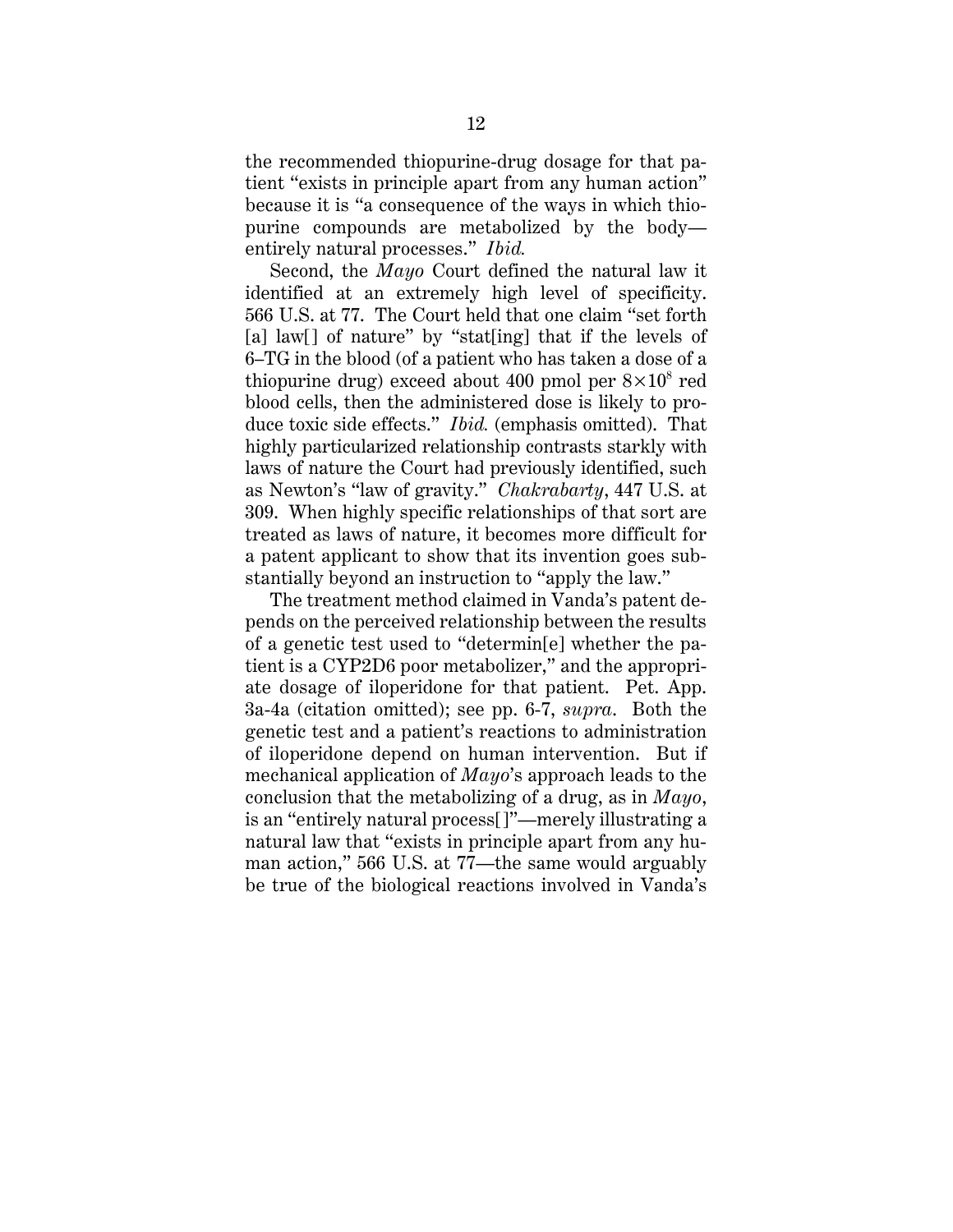process. And if the precise mathematical correlations in *Mayo* qualify for this purpose as "laws of nature," *ibid*., the same would arguably be true of the highly particularized relationships on which Vanda's treatment method is premised.

ii. As noted, the *Mayo* Court distinguished "a typical patent on a new drug or a new way of using an existing drug" that "confine[s] [its] reach to particular applications of [natural] laws" from the claims at issue in that case, which did not prescribe any particular course of action based on information yielded by testing. 566 U.S. at 87; see *id.* at 86 (describing claimed process as merely "tell[ing] a treating doctor  $***$  to consider measurements in light of the statistical relationships"). Yet the Court also suggested that, in determining whether a process claims a patent-eligible application of a natural law—or instead has the practical effect of claiming the natural law itself—steps that consist of applying conventional technologies or activities should be disregarded. 566 U.S. at 79. The Court concluded that the claims at issue were patent-ineligible because, apart from stating a natural law, they merely instructed practitioners to "engage in well-understood, routine, conventional activity previously engaged in by scientists who work in the field." *Ibid.* The Court stated that such "[p]urely 'conventional or obvious'" steps are "normally not sufficient to transform an unpatentable law of nature into a patent-eligible application of such a law." *Ibid*. (citation omitted); see *Alice Corp. Pty. Ltd.* v. *CLS Bank Int'l*, 573 U.S. 208, 221-224 (2014). Thus, while the process claimed in Vanda's patent concludes with a concrete treatment step, it is unclear whether that step would render the process patent-eligible under the Court's reason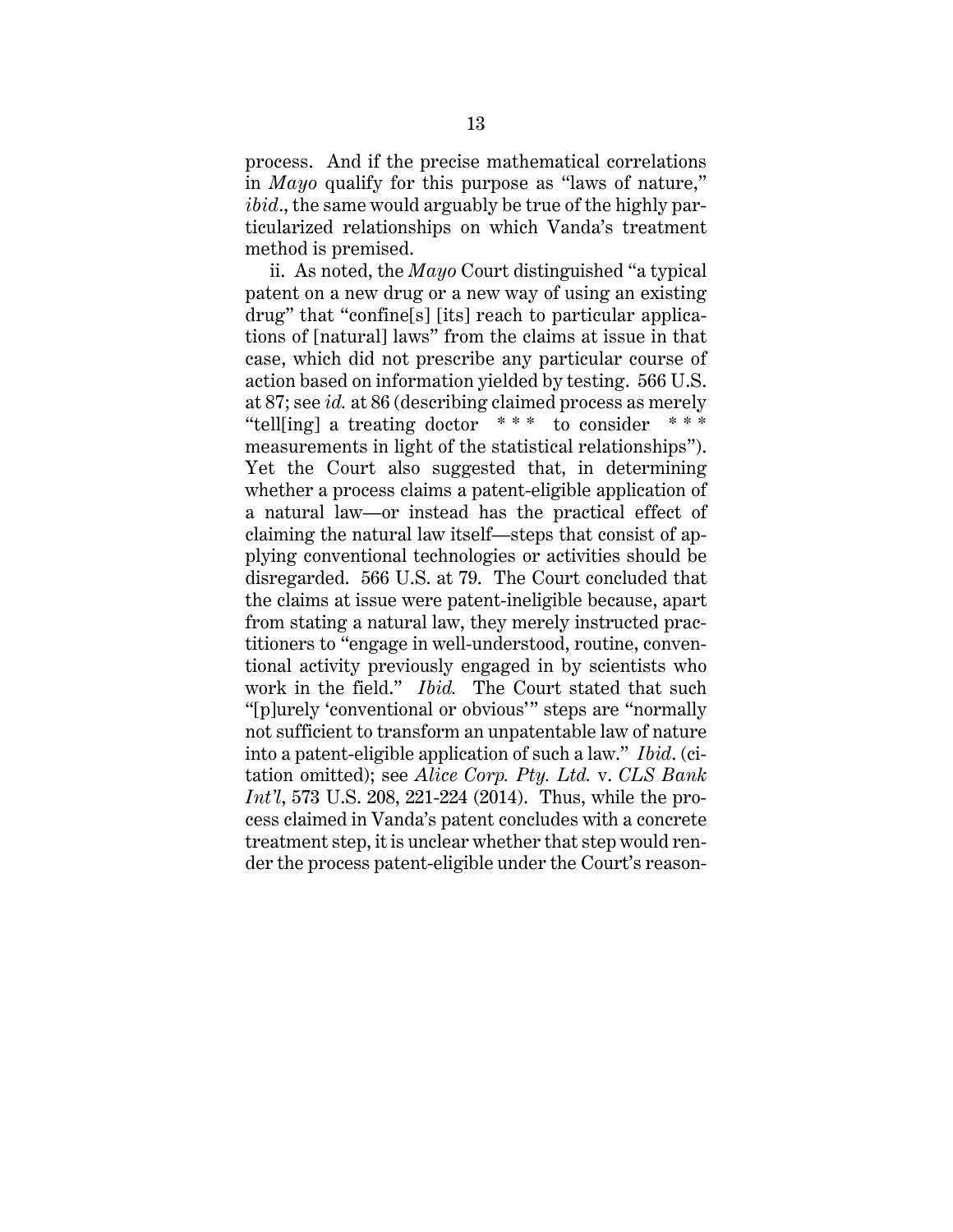ing in *Mayo*, or whether that step would instead be discounted as routine, conventional activity because it is not independently new.

Indeed, it is arguably unclear whether even a method of treating disease with a *newly created* drug would be deemed patent-eligible under a mechanical application of *Mayo*'s two-part test. The proposition that a specified dosage of a new drug has therapeutic benefits for a particular class of patients would seem to constitute a "law of nature" under *Mayo*'s expansive conception of that term. And once that therapeutic benefit has been identified, an instruction to administer the drug in the specified dosage to the relevant patients might be viewed as nothing more than routine and conventional activity. The patent-eligibility of such method-oftreatment claims has long been settled, and the *Mayo* Court did not suggest that it intended such an avulsive effect on established practices. The potential for rote application of the *Mayo* two-step framework to call into question such bedrock understandings of the patent system, in a way that the *Mayo* Court clearly did not envision, suggests that the *Mayo* framework warrants reconsideration.

c. The majority and dissenting opinions in this case illustrate the conflicting strands within the *Mayo* opinion. The majority reconciled its holding with *Mayo* by drawing a sharp distinction between processes that include specific treatment steps and those that direct the practitioner merely to consider test results. Pet. App. 31a-34a. It highlighted *Mayo*'s language distinguishing the claims there from "a typical patent on a new drug or a new way of using an existing drug." *Id.* at 32a (quoting *Mayo*, 566 U.S. at 87). The majority thus marshaled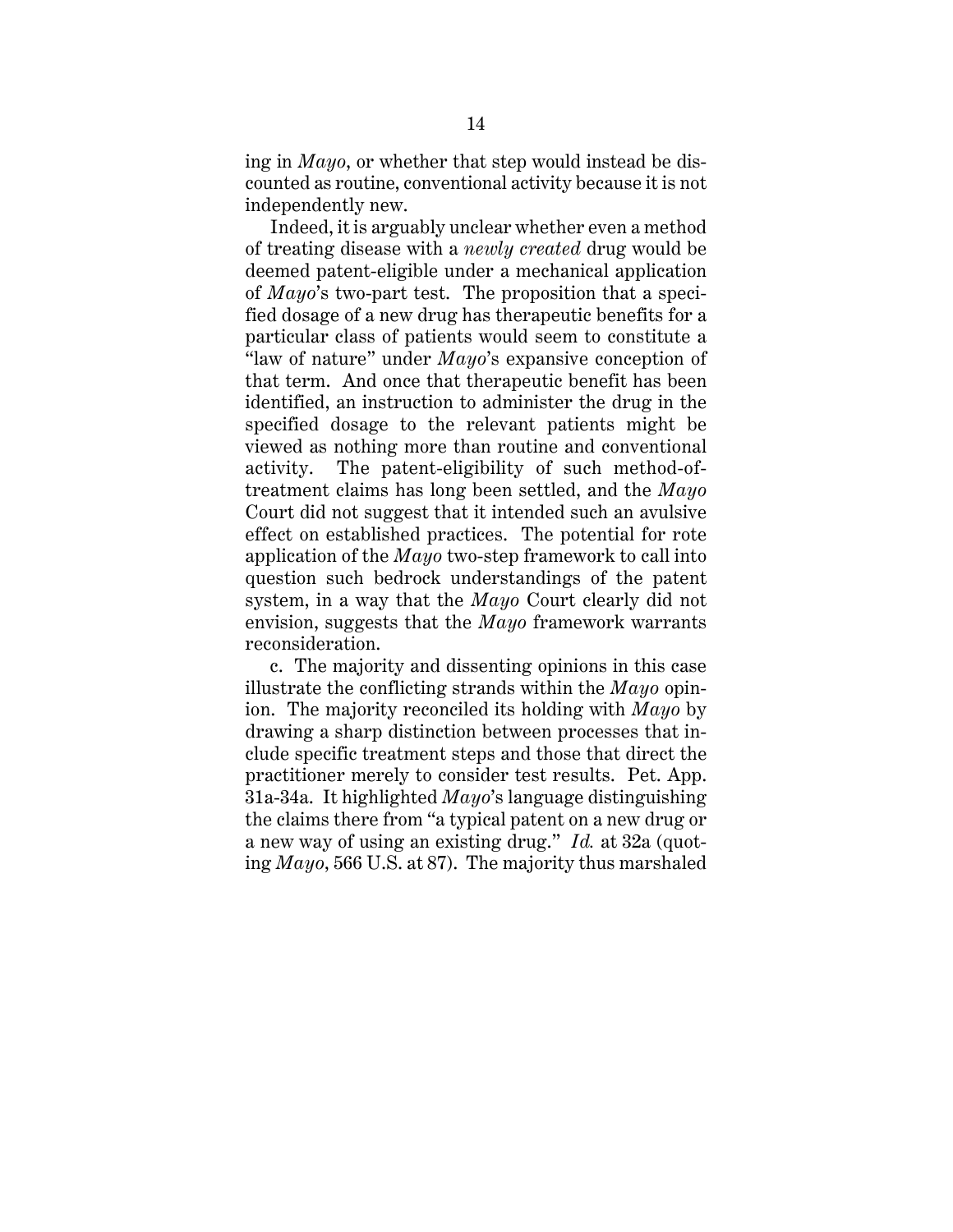very weighty evidence that the *Mayo* Court did not intend to preclude the patenting of method-of-treatment claims like those at issue here.

Conversely, the dissent explained how *Mayo*'s two-step framework casts doubt on the general patenteligibility under Section 101 of method-of-treatment processes. See Pet. App. 45a-49a. Chief Judge Prost highlighted *Mayo*'s expansive view of natural laws encompassing not merely "the bare fact of [a] relationship" between a metabolite in the body and the appropriate dosage of a drug, "but also the precise levels of concentration in question." *Id.* at 45a. The dissent also emphasized that, under *Mayo*, an instruction "to apply the natural law in a routine and conventional manner" is insufficient to render a process claim patent-eligible. *Id.* at 48a. And while the dissenting judge noted *Mayo*'s language contrasting the claims at issue there from typical method-of-treatment drug claims, she concluded that "the holding of *Mayo* \* \* \* requires us to find [Vanda's] claims directed to a natural law at step one," and she found "no inventive concept in the claims once the natural law at issue is properly understood in view of *Mayo*." *Id.* at 49a.

d. The current uncertainty as to the proper application of the *Mayo* framework has considerable practical consequences for various types of medical innovations. See, *e.g.*, *Ariosa Diagnostics, Inc.* v. *Sequenom, Inc.*, 809 F.3d 1282, 1285 (Fed. Cir. 2015) (Lourie, J., concurring in the denial of rehearing en banc) ("It is \* \* \* said that a crisis of patent law and medical innovation may be upon us, and there seems to be some truth in that concern."). Commentators have echoed that concern. See, *e.g.*, Kevin Madigan & Adam Mossoff, *Turning Gold into Lead: How Patent Eligibility Doctrine is*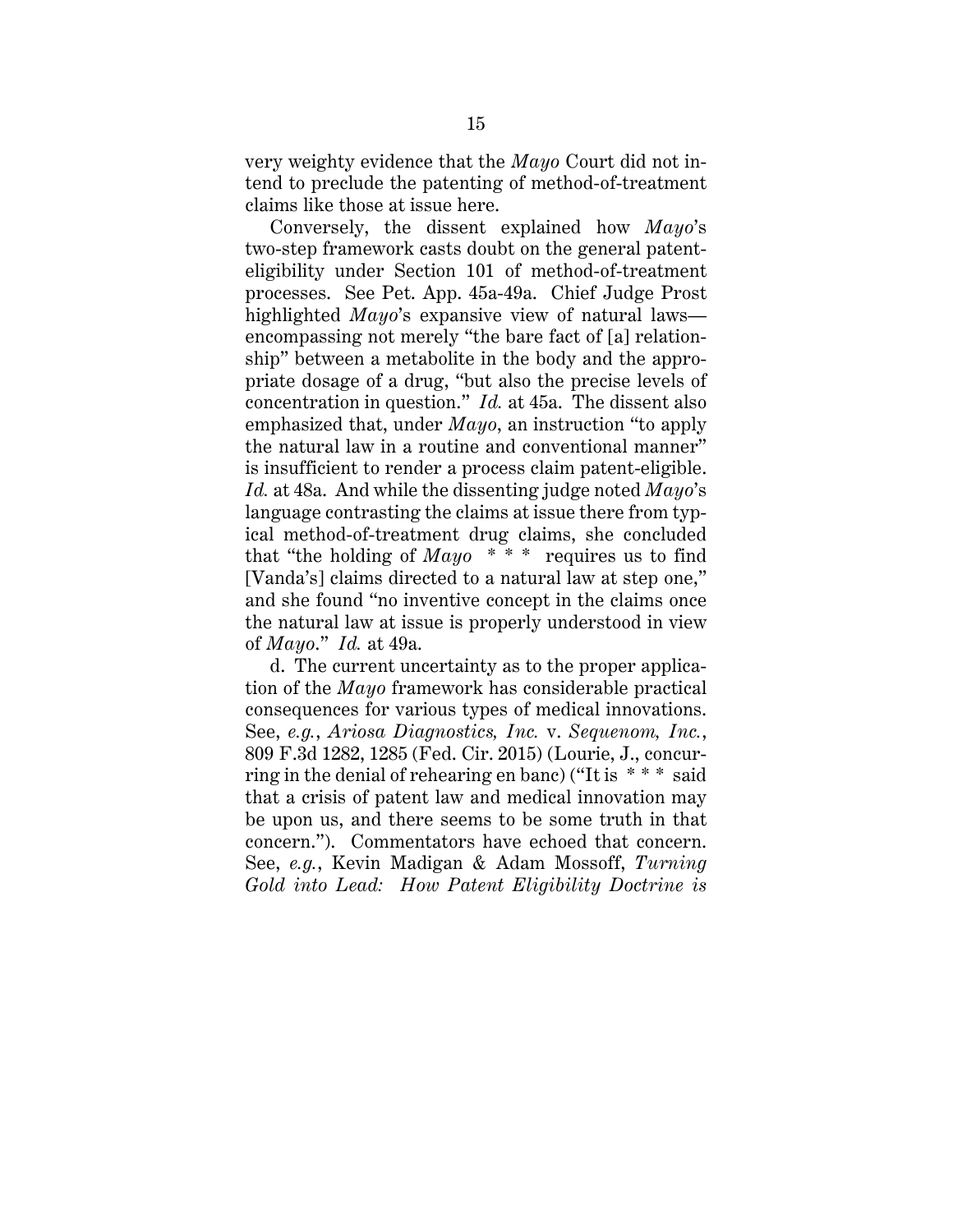*Undermining U.S. Leadership in Innovation*, 24 Geo. Mason L. Rev. 939, 948-949 (2017) (noting "destructive potential" of *Mayo* and subsequent "high invalidation rates in the biotech and pharmaceutical industries"). Some have observed that *Mayo* and subsequent decisions have "sent shock waves through the research, technology, business, and patent communities," prompting many to express "hope[] that [this] Court would provide fuller and clearer guidance on patent eligibility standards." Jeffrey A. Lefstin et al., *Final Report of the Berkeley Center for Law & Technology Section 101 Workshop: Addressing Patent Eligibility Challenges*, 33 Berkeley Tech. L.J. 551, 555-556 (2018). They and others have likened *Mayo*'s analysis to an elusive "I-know-it-when-I-see-it" standard. *Id.* at 561; accord *McRO, Inc.* v. *Sony Computer Entm't Am.*, *LLC*, 55 F. Supp. 3d 1214, 1220 (C.D. Cal. 2014), rev'd on other grounds, 837 F.3d 1299 (Fed. Cir. 2016).

In light of *Mayo* and the Court's other recent decisions, the USPTO has issued guidance regarding Section 101 to its more than 8500 patent examiners and administrative patent judges. *2019 Revised Patent Subject Matter Eligibility Guidance*, 84 Fed. Reg. 50 (Jan. 7, 2019). But the agency's ability to provide direction is constrained by the lack of clarity in judicial precedent. The USPTO's guidance observes that "[p]roperly applying the *Alice/Mayo* test in a consistent manner has proven to be difficult"; "has caused uncertainty in this area of the law"; has made it difficult for "inventors, businesses, and other patent stakeholders to reliably and predictably determine what subject matter is patent-eligible"; and "poses unique challenges for the USPTO" itself. *Id.* at 50, 52.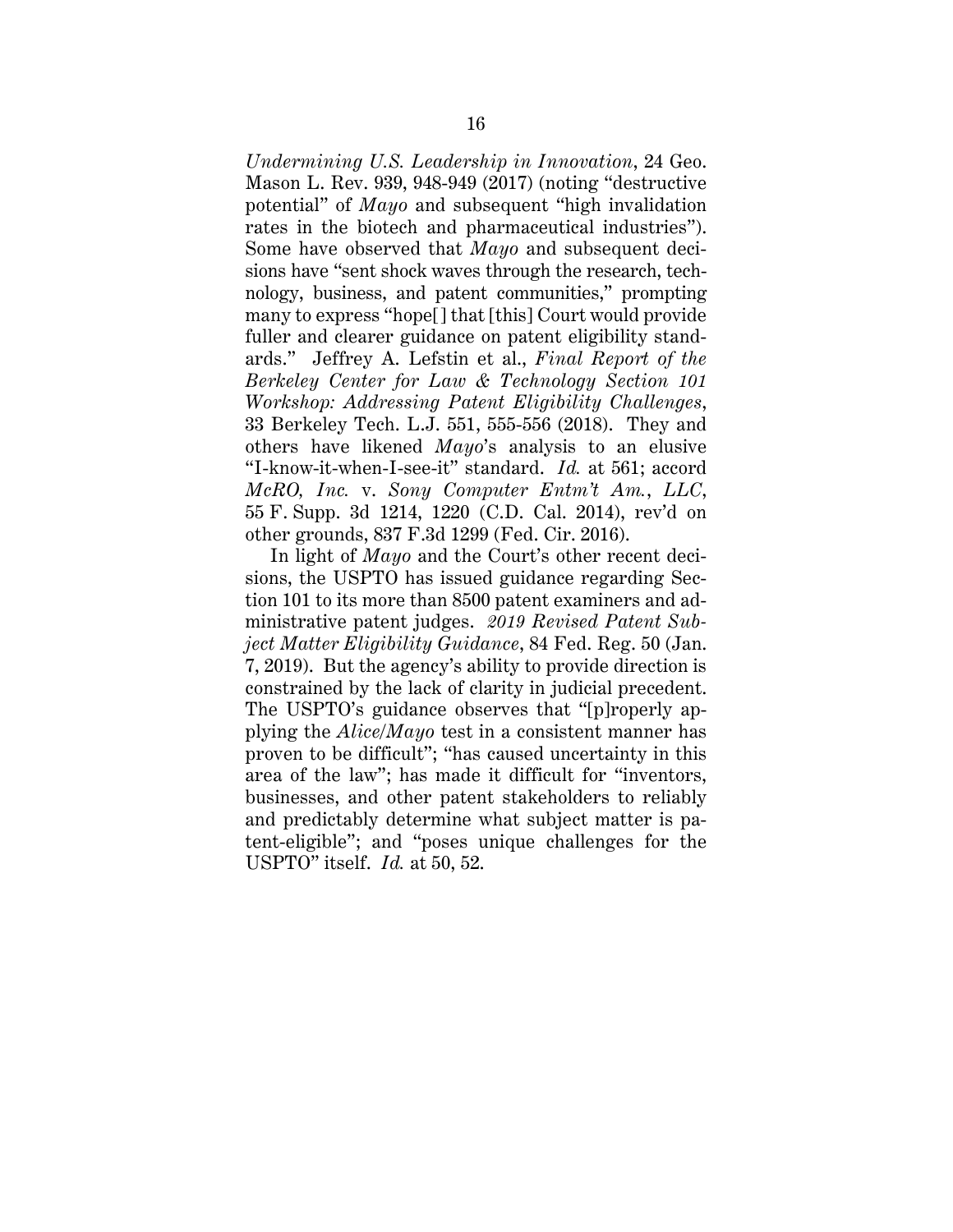2. The present difficulties in applying Section 101 ultimately derive in substantial part from the *Bilski* Court's reconceptualization of the limits on Section 101's coverage as freestanding "exceptions," 561 U.S. at 601, rather than as context-sensitive interpretations of the provision's terms.

a. As the concurring Justices in *Bilski* explained, Section 101's statutory and historical context provides sound bases for construing the specific terms it contains. But the *Bilski* Court declined to interpret Section 101's terms in light of that context, instead hewing to general-purpose "dictionary definitions." 561 U.S. at 603. It then recast decades of precedent recognizing internal limits on Section 101's reach as "exceptions" that the Court acknowledged "are not required by" Section 101's language. *Id.* at 601. That approach decoupled the Section 101 analysis from the statutory text and context, necessitating an alternative methodology for ascertaining the scope of the exceptions and identifying claims that implicate them.

*Mayo* and later decisions demonstrate the difficulty of that task. *Mayo* "set forth a framework" that *Alice*  distilled to two "step[s]." *Alice*, 573 U.S. at 217. First, courts must ask "whether the claims at issue are directed to one of th[e] patent-ineligible concepts." *Ibid.* Second, "[i]f so," courts must "ask, 'what else is there in the claims,'" while effectively disregarding activities that are "'well-understood, routine, [and] conventional.'" *Id.* at 217, 225 (quoting *Mayo*, 566 U.S. at 73, 78) (brackets omitted). Both steps have proven problematic.

The instruction that courts inquire at the first step whether a patent is "directed at" a law of nature, natu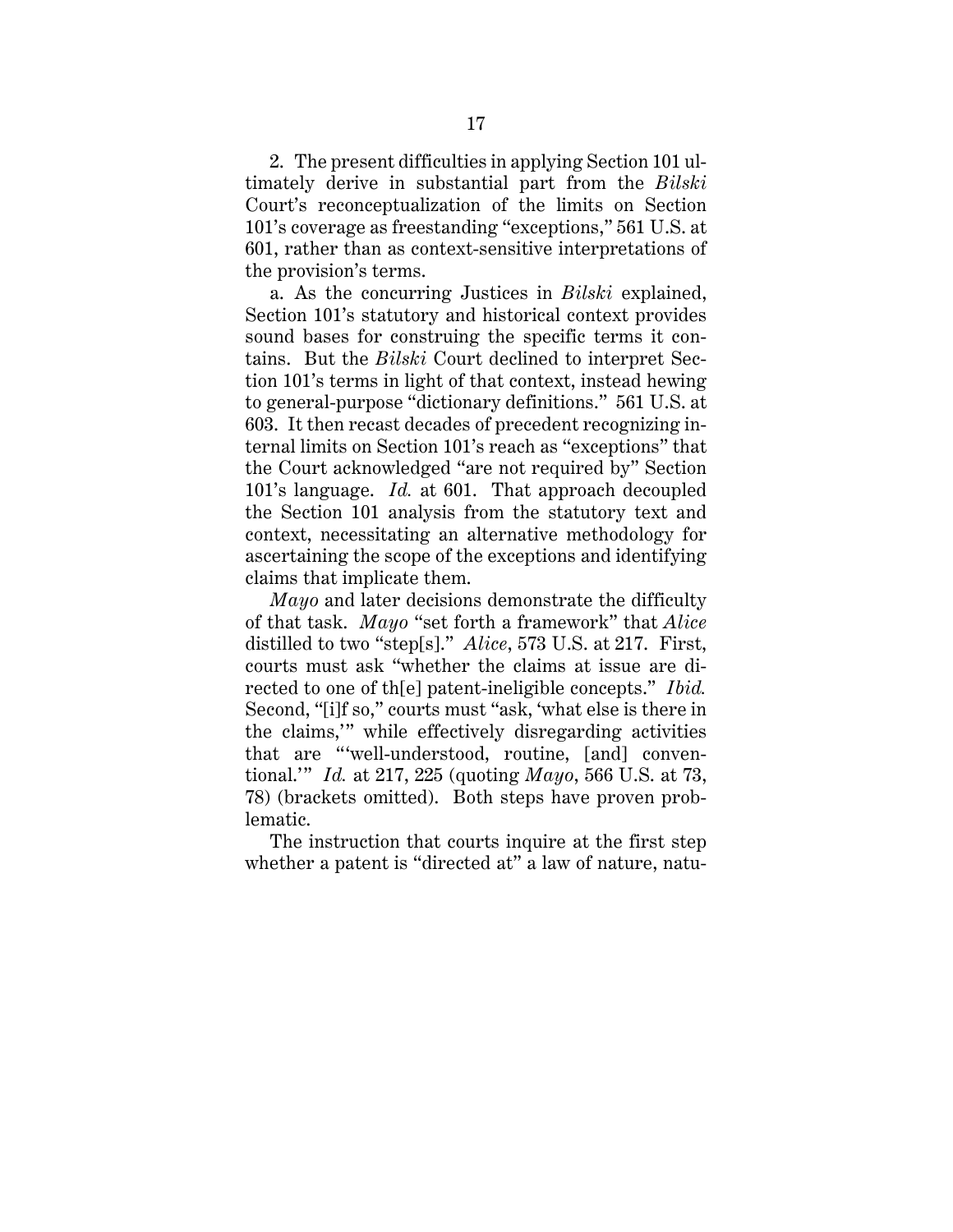ral phenomenon, or abstract idea provides little guidance. "[A]ll inventions at some level embody, use, reflect, rest upon, or apply laws of nature, natural phenomena, or abstract ideas." *Mayo*, 566 U.S. at 71. If an invention's dependence on one of those concepts were fatal, untold numbers of innovations would be patentineligible. That risk is exacerbated by *Mayo*'s expansive understanding of "natural laws" as encompassing phenomena that can occur only through human intervention, and as including even precisely quantified relationships between chemical substances and specific results within the human body.

The second step is similarly ambiguous. Within a single post-*Mayo* opinion, the Court variously articulated that step as a query regarding "what else is there in the claims"; an examination of "whether the additional elements transform the nature of the claim into a patent-eligible application"; "a search for an inventive concept"; an inquiry into any "additional features to ensure that the claim is more than a drafting effort designed to monopolize" the abstract idea or natural law; a review of whether the claims do "more than simply stating the abstract idea while adding the words 'apply it'"; an evaluation of whether a patent does more than merely "limit the use of an abstract idea to a particular technological environment"; and a determination whether additional features are "well-understood, routine, conventional activit[ies]" previously known to the industry. *Alice*, 573 U.S. at 217-218, 221, 223, 225 (brackets, citations, and internal quotation marks omitted).

The Court's description of the second step also causes the Section 101 inquiry to overlap with the application of other Patent Act provisions. To the extent *Mayo* deemed "well-understood, routine, conventional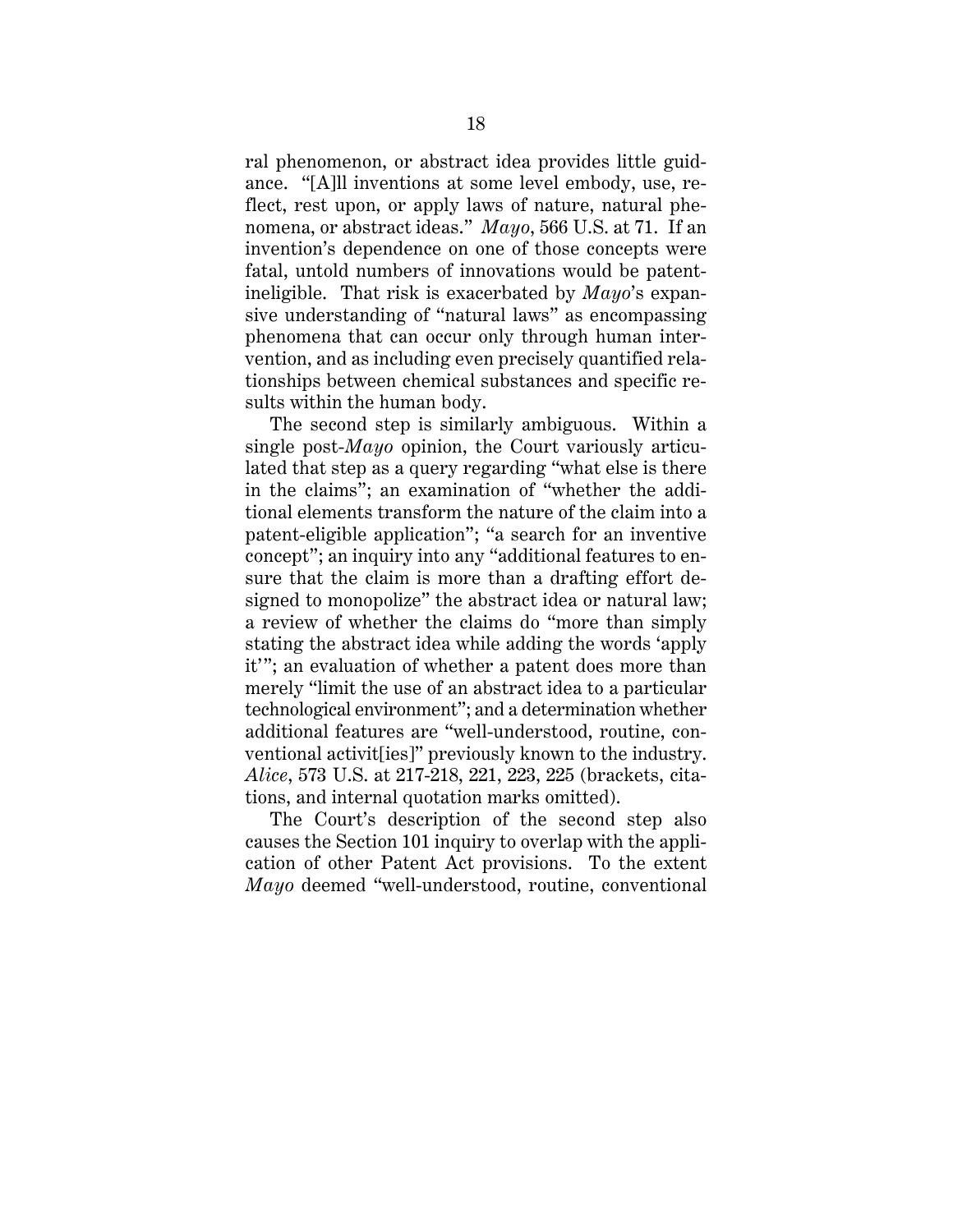activities previously known to industry" inadequate to satisfy the second step, 566 U.S. at 73, 79-80, 82, the analysis imports considerations already addressed by the novelty and nonobviousness requirements of Sections 102 and 103. Particularly as applied to process claims, that approach departed from previously settled law in two distinct respects.

First, the Court had previously emphasized that "[t]he 'novelty' of any element or steps in a process, or even of the process itself, is of no relevance in determining whether the subject matter of a claim falls within the § 101 categories of possibly patentable subject matter." *Diehr*, 450 U.S. at 188-189. Tying patent-eligibility to novelty and nonobviousness ignores the distinct purposes those statutory requirements have traditionally served. Second, to the extent *Mayo*'s approach screens out routine activity and considers only those discrete steps that are independently new, it replaces the traditional statutory focus on the invention "as a whole," *id.* at 188; see, *e.g.*, 35 U.S.C. 103, with a more demanding test. The Court had previously observed that analyzing the claimed invention "as a whole" is particularly important "in a process claim because a new combination of steps in a process may be patentable even though all the constituents of the combination were well known and in common use before the combination was made." *Diehr*, 450 U.S. at 188. An approach that disregards "routine" or "conventional" steps in applying Section 101 to a process claim threatens the patent-eligibility of numerous valuable innovations that incorporate existing steps into new and useful processes.

b. The *Bilski* Court resorted to superimposing atextual exceptions because it viewed Section 101's text as placing insufficient limits on the range of patent-eligible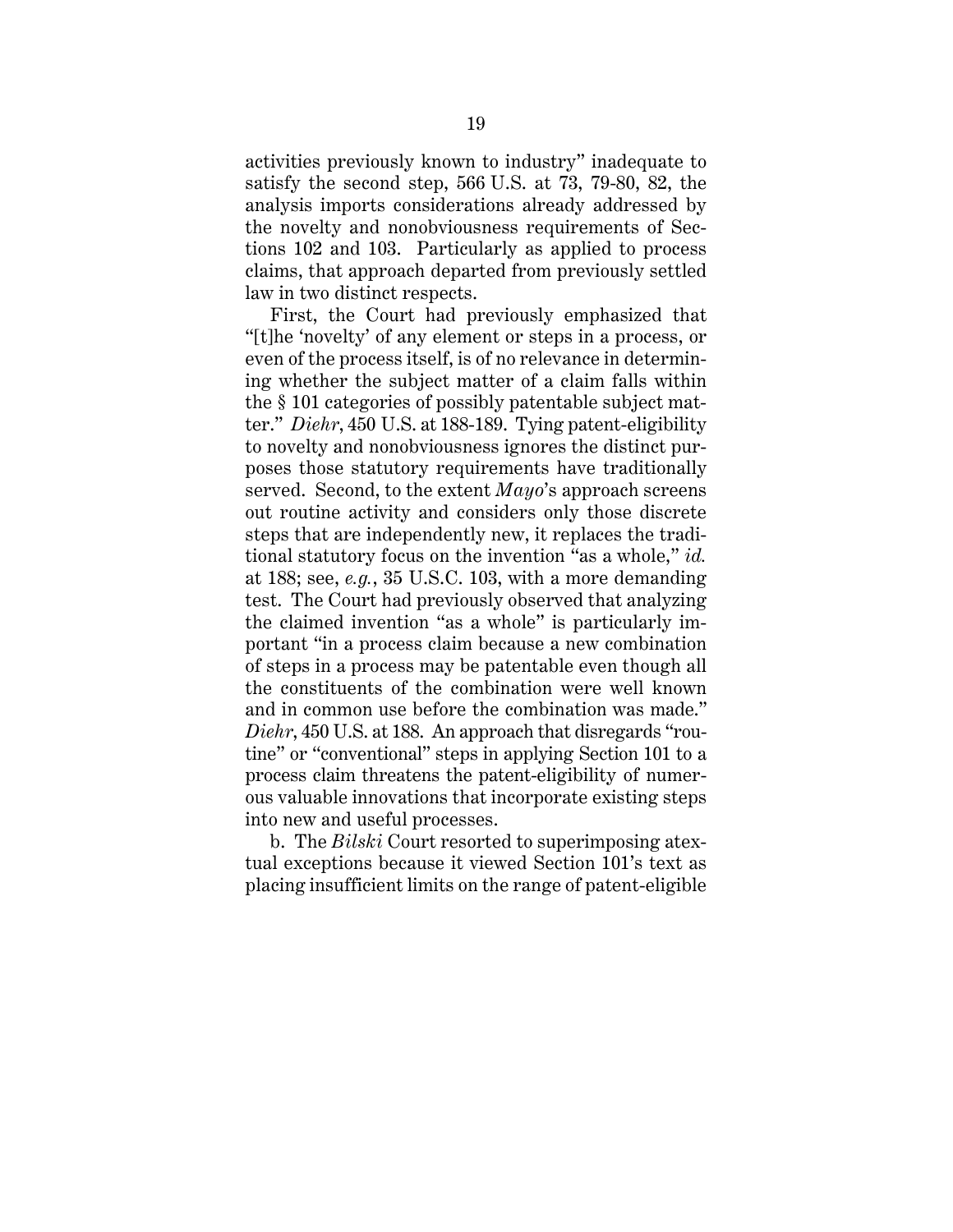inventions. But positing a choice between atextual exceptions and adopting the broadest possible reading of Section 101's terms creates a false dichotomy. Under traditional norms of statutory interpretation, courts construing Section 101 should "begin with the language" but should also bear in mind the provision's history and context. See *Diehr*, 450 U.S. at 182. That context includes the fact that Section 101 implements the Intellectual Property Clause, "the main object" of which is " to promote the progress of science and useful arts." *Pennock* v. *Dialogue*, 27 U.S. (2 Pet.) 1, 19 (1829) (Story, J.) (quoting U.S. Const. Art. I, § 8, Cl. 8); see *Golan* v. *Holder*, 565 U.S. 302, 324 (2012).

Section 101's original precursor clearly evoked that purpose by "defin[ing] statutory subject matter as 'any new and *useful art*, machine, manufacture or composition of matter, or any new or useful improvement thereof.'" *Diehr*, 450 U.S. at 182 (quoting Act of Feb. 21, 1793, ch. 11, § 1, 1 Stat. 318-321) (brackets omitted; emphasis added). Congress's replacement of "art" with "process" in 1952 did not alter the provision's purpose or scope. See *id.* at 182-184. Current Section 101's retention of the word "useful" to limit the types of processes, etc., that may be patented confirms Congress's continued adherence to the patent laws' traditional role in promoting the "useful Arts." Cf. *The Telephone Cases*, 126 U.S. 1, 533 (1888). Terms in Section 101 that might sweep more broadly in other contexts should be read against that backdrop. See *United Sav. Ass'n of Tex.* v. *Timbers of Inwood Forest Assocs., Ltd.*, 484 U.S. 365, 371 (1988) ("A provision that may seem ambiguous in isolation is often clarified by the" statutory context, including where "only one of the permissible meanings produces a substantive effect that is compatible with the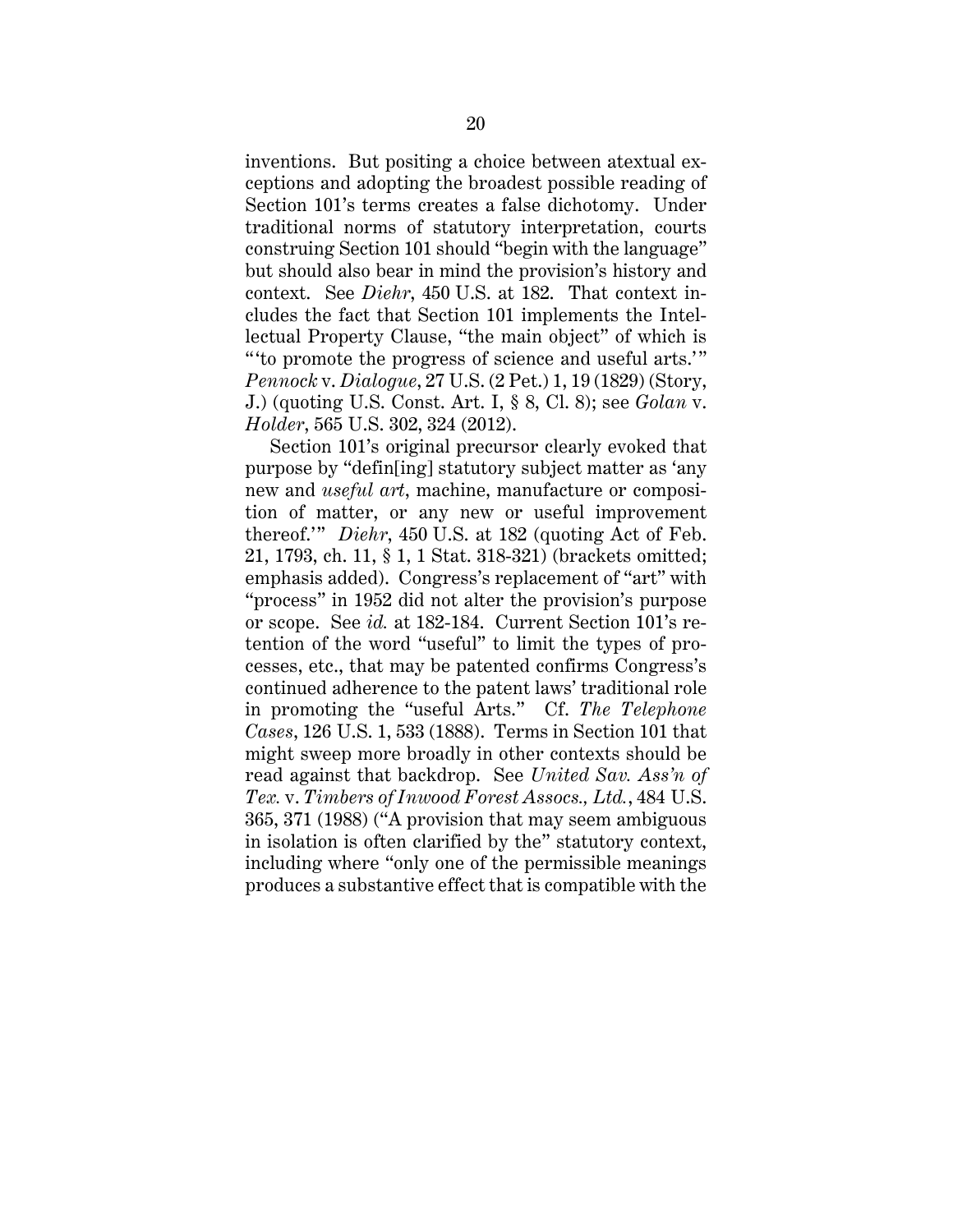rest of the law."); *Bilski*, 561 U.S. at 624 (Stevens, J., concurring in judgment) (explaining that, although the term "process" standing alone might encompass "[a] process for training a dog, a series of dance steps, [or] a method of shooting a basketball," context and historical understanding preclude that interpretation of the term as it appears in Section 101).

To be sure, borderline cases will arise in which text, history, and tradition provide no clear answer to the question whether particular claimed processes are patenteligible under Section 101. But unlike the Court's more recent attempts to articulate and apply atextual exceptions to Section 101's coverage, the Court's pre-*Bilski* approach of interpreting Section 101's terms in light of statutory context, history, and constitutional purpose involved the application of traditional tools of statutory construction to the language that Congress enacted. That interpretive method placed courts on familiar judicial terrain, even if it did not make every case an easy one.

3. This case, however, is not an optimal vehicle to address the confusion stemming from this Court's recent Section 101 decisions. Despite that uncertainty, the court of appeals majority reached the correct result in concluding that the method of medical treatment claimed in Vanda's patent is patent-eligible subject matter. A decision from this Court resolving the internal tension within *Mayo* and reaffirming that Section 101 encompasses methods of medical treatment would have little practical effect in this case. Nor does the decision below cast doubt on the patent-eligibility of a wide swath of medical technologies.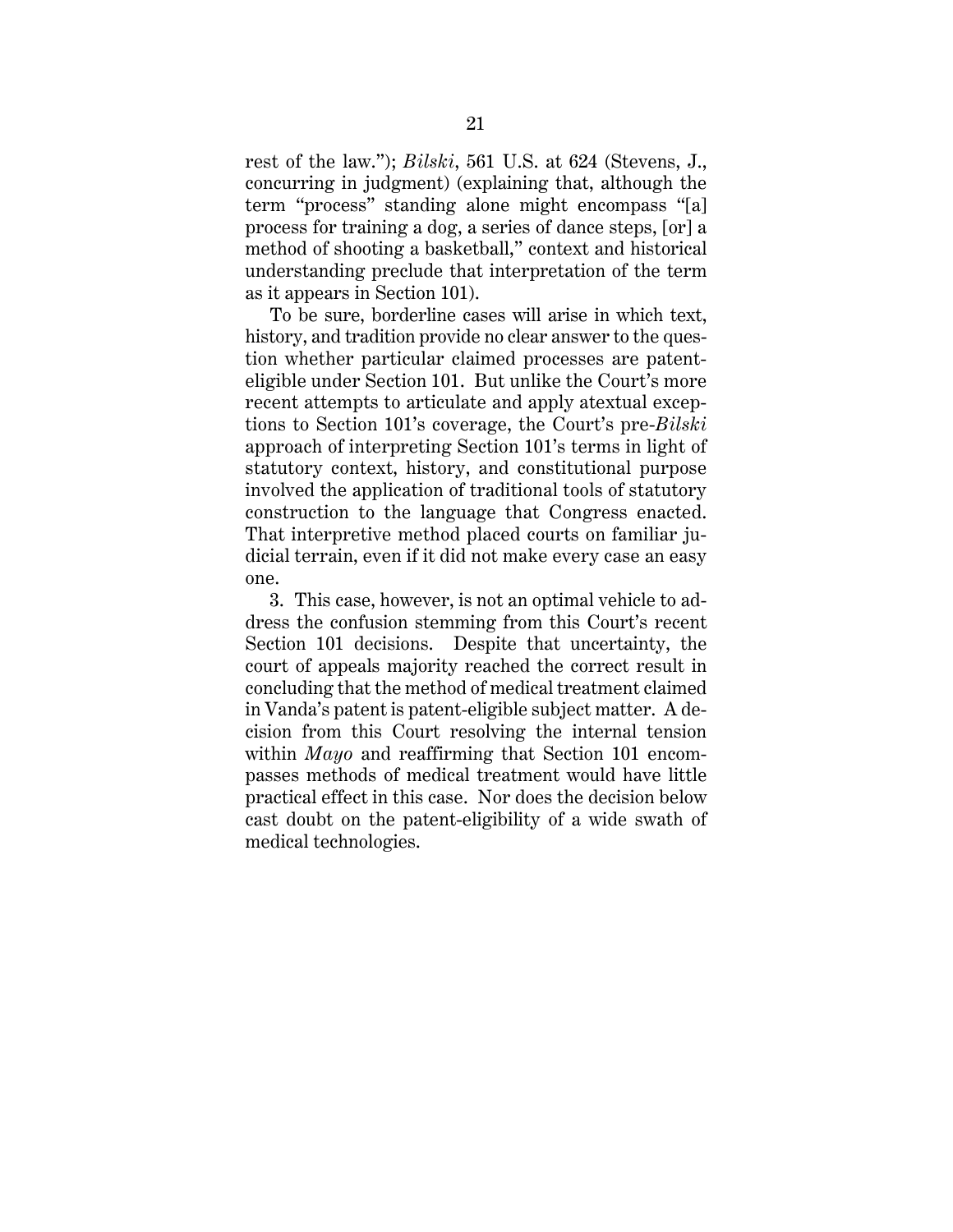The Court instead should provide additional guidance in a case where the current confusion has a material effect on the outcome of the Section 101 analysis. For example, *Mayo* has had particularly significant practical effects with respect to medical-diagnostic methods. See *Athena Diagnostics, Inc.* v. *Mayo Collaborative Servs., LLC*, 927 F.3d 1333, 1352-1353 (Fed. Cir. 2019) (Moore, J., dissenting from the denial of rehearing en banc) ("Since *Mayo*, we have held every single diagnostic claim in every case before us ineligible."), petition for cert. pending, No. 19-430 (filed Oct. 1, 2019). In contrast to this case, where rehearing was denied without recorded dissent, the Federal Circuit's recent order denying rehearing en banc in *Athena* was accompanied by multiple separate opinions articulating different understandings of *Mayo* and seeking clarification from this Court. See *id.* at 1337 (Hughes, J., concurring in the denial of rehearing en banc) ("welcom[ing] further explication of eligibility standards in the area of diagnostics patents"); *id.* at 1335 (Lourie, J., concurring in the denial of rehearing en banc); *id.* at 1339 (Dyk, J., concurring in the denial of rehearing en banc); *id.* at 1344-1348 (Chen, J., concurring in the denial of rehearing en banc); *id.* at 1352 (Moore, J., dissenting from the denial of rehearing en banc); *id.* at 1363-1368 (Newman, J., dissenting from the denial of rehearing en banc); *id.* at 1370-1371 (Stoll, J., dissenting from the denial of rehearing en banc); *id.* at 1371 (O'Malley, J., dissenting from the denial of rehearing en banc).

Those various opinions provide substantial grounds for inferring that, if the Federal Circuit were not bound by the current Section 101 framework, that court might have reached different outcomes in *Athena* itself and in other diagnostic-method cases. Whether in *Athena* or in